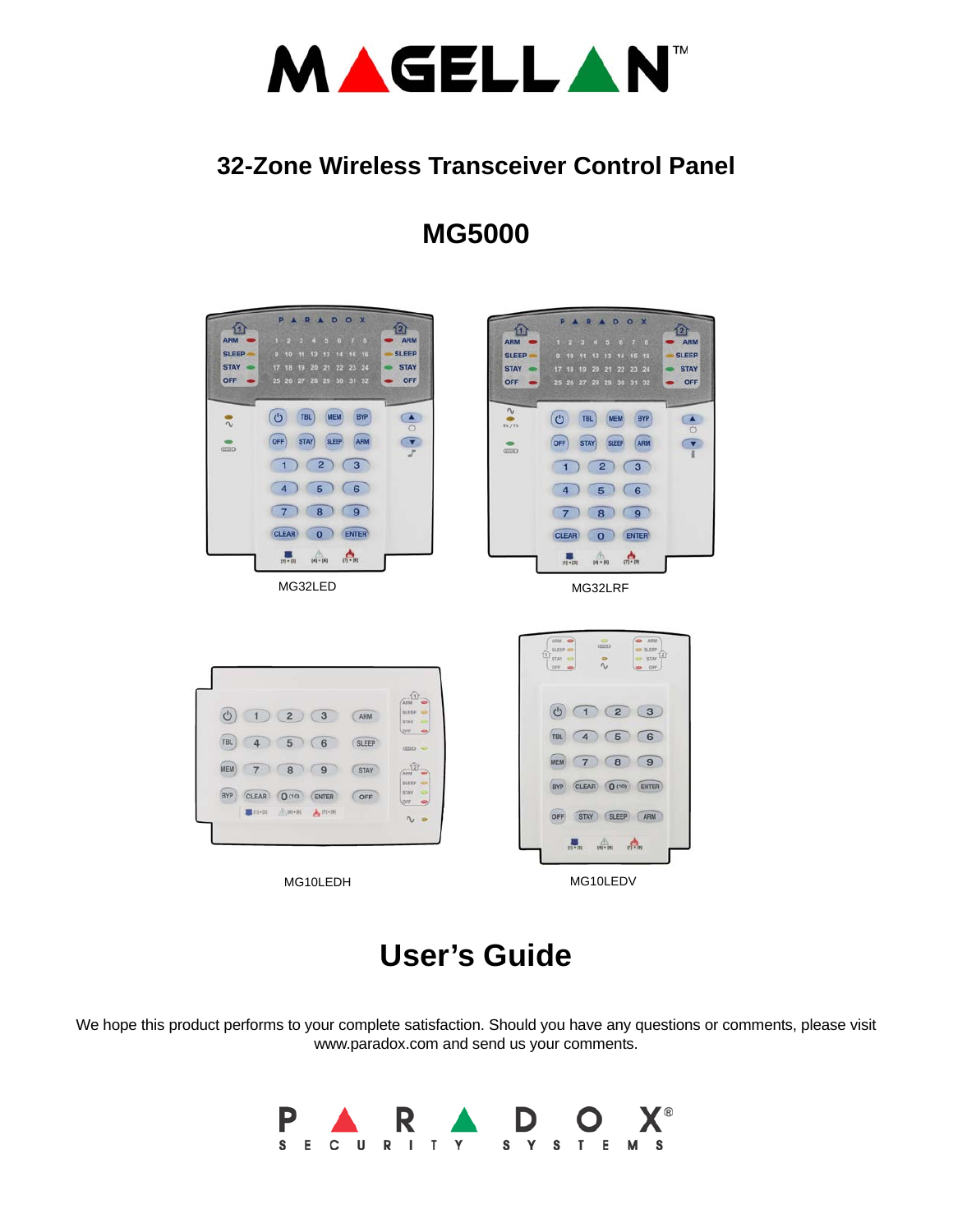# **User Settings**

For security reasons, write only the user's name and not his or her access code. 4-Digit Codes  $\Box$  6-Digit Codes  $\Box$ 

| User # and Name                                                                                                                | Partition 1 or 2 | <b>Byp</b> | <b>Stay</b>  | Force  | <b>Arm Only</b> | <b>PGM Only</b> | <b>Duress</b>                 |
|--------------------------------------------------------------------------------------------------------------------------------|------------------|------------|--------------|--------|-----------------|-----------------|-------------------------------|
| 001: Master_                                                                                                                   | 1 & 2            | ✓          | $\checkmark$ | ✓      |                 |                 |                               |
| 002: Master1_<br><u> 1989 - Johann John Stone, mars et al. (</u>                                                               | $\mathbf{1}$     | ✓          | ✓            | ✓      |                 |                 |                               |
| 003: Master2                                                                                                                   | $\overline{2}$   | ✓          | ✓            | ✓      |                 |                 |                               |
|                                                                                                                                |                  | $\Box$     | $\Box$       | □      | $\Box$          | $\Box$          | Duress: $Y \square N \square$ |
|                                                                                                                                |                  | $\Box$     | п            | $\Box$ | $\Box$          | $\Box$          | Duress: $Y \square N \square$ |
|                                                                                                                                |                  | ⊔          | $\Box$       | □      | $\Box$          | П               | Duress: $Y \cap N \cap$       |
|                                                                                                                                |                  | □          | п            | $\Box$ | $\Box$          | $\Box$          | Duress: $Y \cap N \cap$       |
|                                                                                                                                |                  | □          | п            | $\Box$ | $\Box$          | $\Box$          | Duress: $Y \square N \square$ |
|                                                                                                                                |                  | □          | п            | $\Box$ | $\Box$          | $\Box$          | Duress: $Y \square N \square$ |
|                                                                                                                                |                  | □          | п            | $\Box$ | $\Box$          | $\Box$          | Duress: $Y \square N \square$ |
|                                                                                                                                |                  | □          | п            | $\Box$ | $\Box$          | $\Box$          | Duress: $Y \cap N \cap$       |
| 012:                                                                                                                           |                  | ⊔          | п            | $\Box$ | $\Box$          | П               | Duress: $Y \cap N \cap$       |
|                                                                                                                                |                  | □          | п            | $\Box$ | $\Box$          | $\Box$          | Duress: $Y \cap N \cap$       |
|                                                                                                                                |                  | □          | п            | $\Box$ | $\Box$          | П               | Duress: $Y \square N \square$ |
|                                                                                                                                |                  | $\Box$     | п            | $\Box$ | $\Box$          | $\Box$          | Duress: $Y \square N \square$ |
|                                                                                                                                |                  | □          | п            | $\Box$ | П.              | $\Box$          | Duress: $Y \square N \square$ |
|                                                                                                                                |                  | □          | п            | $\Box$ | $\Box$          | $\Box$          | Duress: $Y \square N \square$ |
|                                                                                                                                |                  | $\Box$     | п            | $\Box$ | $\Box$          | П               | Duress: $Y \square N \square$ |
|                                                                                                                                |                  | □          | п            | $\Box$ | $\Box$          | $\Box$          | Duress: $Y \square N \square$ |
|                                                                                                                                |                  | □          | п            | $\Box$ | $\Box$          | П               | Duress: $Y \square N \square$ |
|                                                                                                                                |                  | $\Box$     | $\Box$       | $\Box$ | $\Box$          | $\Box$          | Duress: $Y \square N \square$ |
|                                                                                                                                |                  | □          | п            | $\Box$ | $\Box$          | $\Box$          | Duress: $Y \square N \square$ |
|                                                                                                                                |                  | □          | □            | $\Box$ | $\Box$          | $\Box$          | Duress: $Y \square N \square$ |
|                                                                                                                                |                  | ⊔          | □            | $\Box$ | $\Box$          | $\Box$          | Duress: $Y \square N \square$ |
| 025:<br><u> 1989 - Johann Harry Harry Harry Harry Harry Harry Harry Harry Harry Harry Harry Harry Harry Harry Harry Harry</u>  |                  | □          | $\Box$       | $\Box$ | $\Box$          | $\Box$          | Duress: $Y \square N \square$ |
| 026:                                                                                                                           |                  | $\Box$     | $\Box$       | $\Box$ | $\Box$          | $\Box$          | Duress: $Y \square N \square$ |
|                                                                                                                                |                  | $\Box$     | $\Box$       | $\Box$ | $\Box$          | $\Box$          | Duress: $Y \square N \square$ |
| 028:                                                                                                                           |                  | $\Box$     | $\Box$       | $\Box$ | $\Box$          | $\Box$          | Duress: $Y \square N \square$ |
| 029:<br><u> 1989 - Johann John Stone, mars et al. 1989 - John Stone, mars et al. 1989 - John Stone, mars et al. 1989 - Joh</u> |                  | □          | □            | □      | $\Box$          | $\Box$          | Duress: $Y \square N \square$ |
| 030:<br><u> 1989 - Johann Harry Harry Harry Harry Harry Harry Harry Harry Harry Harry Harry Harry Harry Harry Harry Harry</u>  |                  | $\Box$     | $\Box$       | $\Box$ | $\Box$          | $\Box$          | Duress: $Y \square N \square$ |
|                                                                                                                                |                  | □          | □            | □      | $\Box$          | $\Box$          | Duress: $Y \square N \square$ |
| 032:                                                                                                                           |                  | $\Box$     | $\Box$       | $\Box$ | $\Box$          | $\Box$          | Duress: $Y \square N \square$ |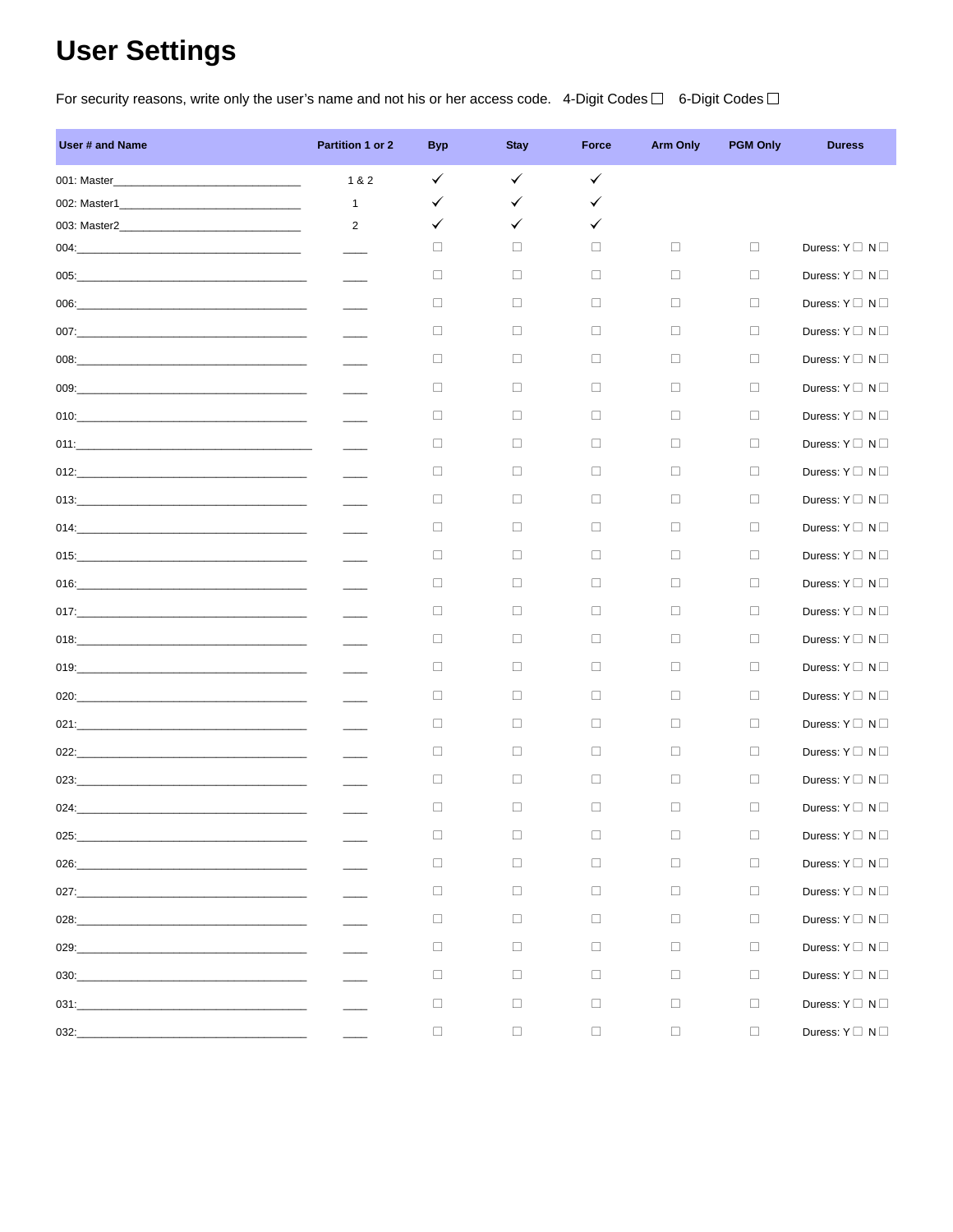# **Master Quick Menus**

## **User**

| <b>Step</b>    | Action                                                                                                                                                                      | <b>Details</b>                                                                                                                              |  |  |  |  |
|----------------|-----------------------------------------------------------------------------------------------------------------------------------------------------------------------------|---------------------------------------------------------------------------------------------------------------------------------------------|--|--|--|--|
| $\overline{1}$ | $\left[\begin{smallmatrix} 1 \\ 0 \end{smallmatrix}\right]$ + [MASTER CODE]                                                                                                 | The $[\bigcup]$ key will flash. LED/key on = programmed user.<br>[PARTITION MASTER CODE] may also be used.                                  |  |  |  |  |
| $\overline{2}$ | <b>[USER NUMBER]</b>                                                                                                                                                        | $MG32LRF/MG32LED = 2$ digits: 01 to 32<br>$MG10LEDV/H =$<br>1 digit: 1 to $0(10)$                                                           |  |  |  |  |
| $\overline{3}$ | [CODE]                                                                                                                                                                      | Enter 4- or 6-digit code.                                                                                                                   |  |  |  |  |
| $\overline{4}$ | <b>[CONFIRM CODE]</b>                                                                                                                                                       | Re-enter 4- or 6-digit code.                                                                                                                |  |  |  |  |
| -5             | [LEARN REMOTE] / [ENTER]                                                                                                                                                    | Press a button on the designated remote or [ENTER] to skip. Goes to the next available<br>user, or if partitioned, go to step 6.            |  |  |  |  |
| 6              | $[1]$ and/or $[2]$ + $[ENTER]$                                                                                                                                              | Assign the user to one or both partitions and press [ENTER]. By default, users are<br>assigned to partition 1. Goes to next available user. |  |  |  |  |
| <b>Notes</b>   | By default: User 1 has access to both partitions, User 2 has access to partition 1 only, and User 3 has access to parti-<br>tion 2 only. These settings cannot be modified. |                                                                                                                                             |  |  |  |  |

## **Delays**

| <b>Step</b>    | Action                                                                                                                   | <b>Details</b>                                                            |
|----------------|--------------------------------------------------------------------------------------------------------------------------|---------------------------------------------------------------------------|
|                | $\left[\begin{matrix} 1 \\ 0 \end{matrix}\right]$ + [MASTER CODE]                                                        | The $[\bigcup]$ key will flash. [PARTITION MASTER CODE] may also be used. |
| $\overline{2}$ | [TBL]                                                                                                                    |                                                                           |
| $\mathbf{3}$   | $[1]$ = Entry Delay 1 (sec.)<br>$[2]$ = Entry Delay 2 (sec.)<br>$[3]$ = Exit Delay (sec.)<br>$[4]$ = Bell Cut-Off (min.) |                                                                           |
| $\overline{4}$ | $[000]$ to $[255]$                                                                                                       | Enter a value between 000 and 255 (000 $=$ default value).                |

# **Time and Date**

| <b>Step</b>    | Action                                                                      | <b>Details</b>                                                            |
|----------------|-----------------------------------------------------------------------------|---------------------------------------------------------------------------|
|                | $\left[\begin{smallmatrix} 1 \\ 0 \end{smallmatrix}\right]$ + [MASTER CODE] | The $[\bigcup]$ key will flash. [PARTITION MASTER CODE] may also be used. |
| $\overline{2}$ | [TBL]                                                                       |                                                                           |
| $\overline{3}$ | $[5]$                                                                       |                                                                           |
| $\overline{4}$ | Гнн:мм1                                                                     | Enter time. If $HH = 13$ or more, skip to step 6.                         |
| 5              | [TIME FORMAT]                                                               | Enter time format $([1] = 24$ hr; $[2] = AM$ ; $[3] = PM$ ).              |
| 6              | [YYYY/MM/DD]                                                                | Enter date.                                                               |

# **Communicate with WinLoad**

| <b>Step</b>  | Action                                                      | Details                                                                   |
|--------------|-------------------------------------------------------------|---------------------------------------------------------------------------|
|              | $\lfloor$ ( $\bigcup$ ) + [MASTER CODE]                     | The $[\bigcup]$ key will flash. [PARTITION MASTER CODE] may also be used. |
|              | [MEM]                                                       |                                                                           |
| $\mathbf{3}$ | $[1]$ = Start communication<br>$[2]$ = Cancel communication |                                                                           |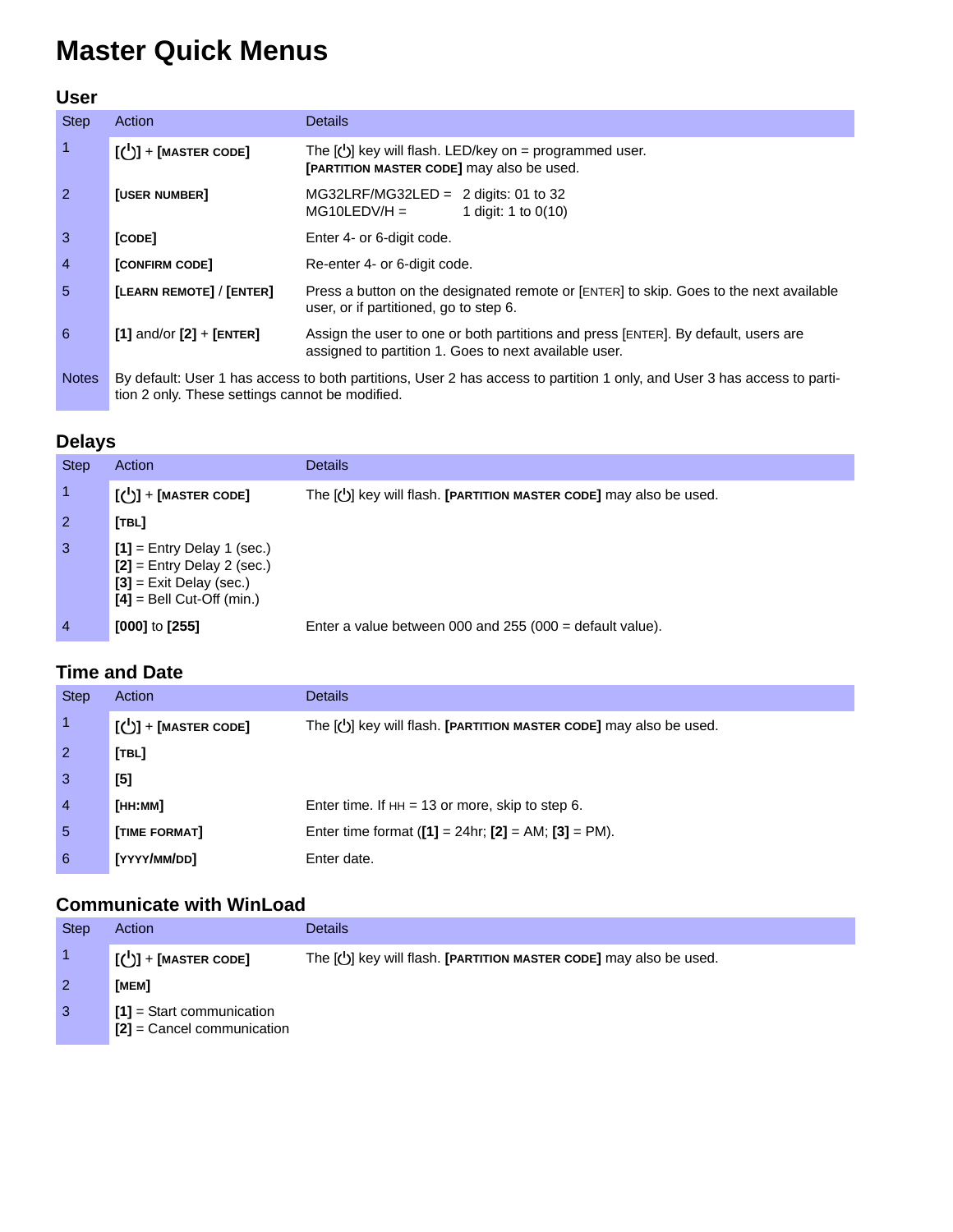## **Communicator**

| <b>Step</b> | Action                                                                                                                                                           | <b>Details</b>                                                                                                              |
|-------------|------------------------------------------------------------------------------------------------------------------------------------------------------------------|-----------------------------------------------------------------------------------------------------------------------------|
| 1           | $\left[\bigcup\right]$ + [MASTER CODE]                                                                                                                           | The $[\bigcup]$ key will flash. [PARTITION MASTER CODE] may also be used.                                                   |
| 2           | [мем]                                                                                                                                                            |                                                                                                                             |
| 3           | $[3]$ = Personal Phone #1<br>$[4]$ = Personal Phone #2<br>$[5]$ = Personal Phone #3<br>$[6]$ = Personal Phone #4<br>$[7]$ = Personal Phone #5<br>$[8]$ = Pager # |                                                                                                                             |
| 4           | [PHONE $#$ ] + [ENTER]                                                                                                                                           | Enter phone # (up to 32 digits) and press [ENTER]. Goes to next phone#, or go to step 5<br>if $[8]$ = Pager # was selected. |
| 5           | $[MESSAGE] + [ENTER]$                                                                                                                                            | Step 5 for Pager # only. Enter pager message and press [ENTER].                                                             |

# **Test Report**

| <b>Step</b> | Action                                   | <b>Details</b>                                                    |
|-------------|------------------------------------------|-------------------------------------------------------------------|
|             | $\lfloor$ ( $\rfloor$ )] + [MASTER CODE] | The [U] key will flash. [PARTITION MASTER CODE] may also be used. |
|             | [MEM]                                    |                                                                   |
|             | $[2]$                                    | Send a test report to the monitoring station.                     |

# **Auto Arm**

| <b>Step</b>    | Action                                                            | <b>Details</b>                                                            |
|----------------|-------------------------------------------------------------------|---------------------------------------------------------------------------|
| 1              | $\left[\begin{matrix} 1 \\ 0 \end{matrix}\right]$ + [MASTER CODE] | The $[\bigcup]$ key will flash. [PARTITION MASTER CODE] may also be used. |
| $\overline{2}$ | [BYP]                                                             |                                                                           |
| $\mathbf{3}$   | $[1]$ = Auto arm (partition 1)<br>$[2]$ = Auto arm (partition 2)  |                                                                           |
| $\overline{4}$ | Гнн:мм1                                                           | Enter time (24Hr clock).                                                  |
| 5              | $[1]$ = Regular arm<br>$[2]$ = Sleep arm<br>$[3]$ = Stay arm      |                                                                           |

## **Erase Lost Remote Controls**

| <b>Step</b>    | Action                                                            | <b>Details</b>                                                            |
|----------------|-------------------------------------------------------------------|---------------------------------------------------------------------------|
|                | $\left[\begin{matrix} 1 \\ 0 \end{matrix}\right]$ + [MASTER CODE] | The $[\bigcup]$ key will flash. [PARTITION MASTER CODE] may also be used. |
| $\overline{2}$ | [BYP]                                                             |                                                                           |
| -3             | $[3]$                                                             |                                                                           |
| $\overline{4}$ | $[ALL$ REMOTES $]+$ $[ENTER]$                                     | Press a button on all remotes. Press [ENTER].                             |
| 5              | Press and hold [SLEEP]<br>(3sec)                                  | Press and hold [SLEEP] to erase all lost remotes.                         |

# **System Options**

| <b>Step</b>    | Action                                                                               | Details                                                                                                                                                                           |
|----------------|--------------------------------------------------------------------------------------|-----------------------------------------------------------------------------------------------------------------------------------------------------------------------------------|
|                | $\begin{bmatrix} \begin{pmatrix} 1 \\ 2 \end{pmatrix} \end{bmatrix}$ + [MASTER CODE] | The $[\bigcup]$ key will flash. [PARTITION MASTER CODE] may also be used.                                                                                                         |
| $\overline{2}$ | [BYP]                                                                                |                                                                                                                                                                                   |
| -3             | $[4]$ = Regular arm<br>$[5]$ = Sleep arm<br>$[6]$ = Stay arm                         | Toggle to have the siren squawk on arm/disarm with keypad.<br>Toggle to have the siren squawk on arm/disarm with remote.<br>Toggle to have no exit delay when arming with remote. |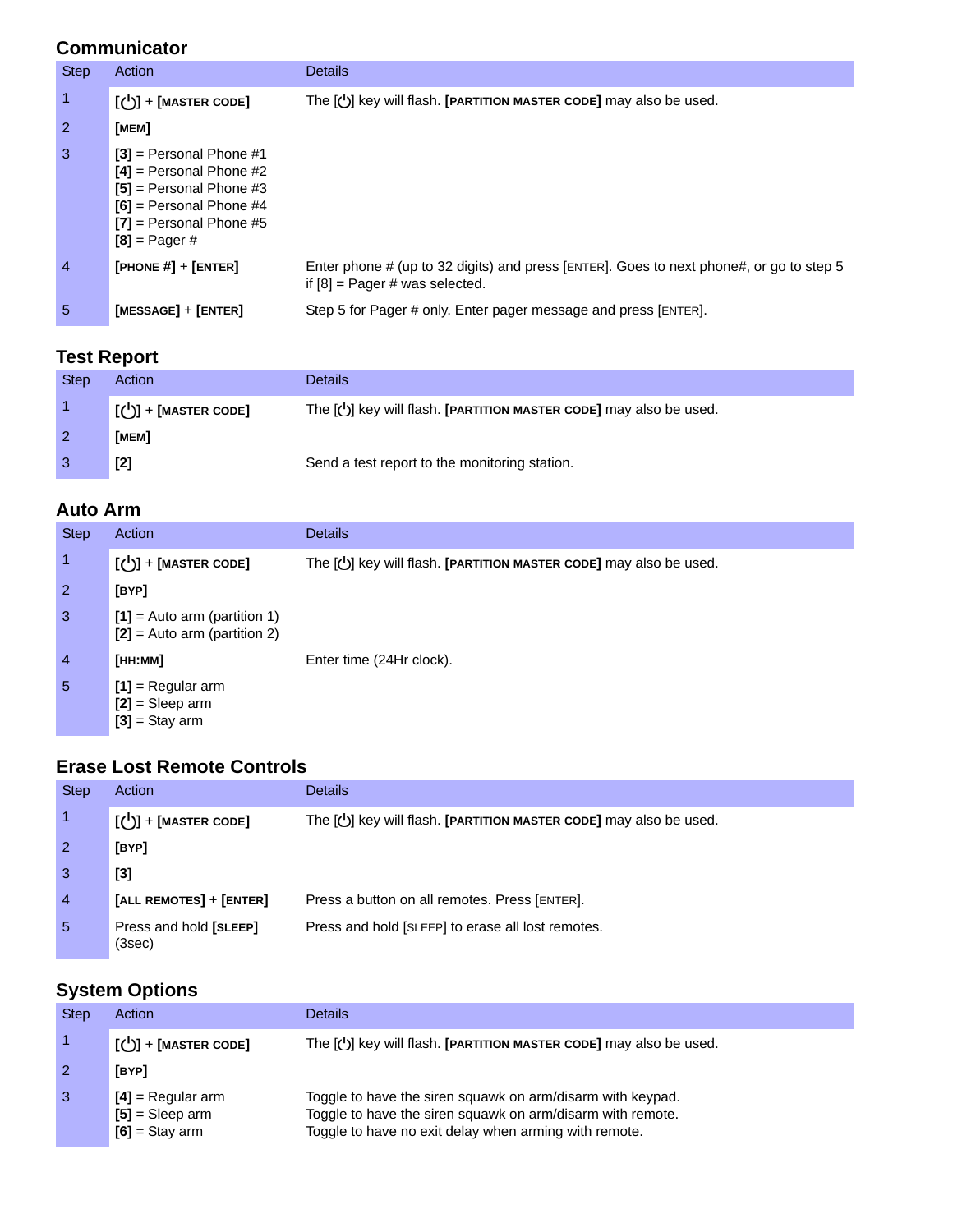# **Table of Contents**

| To Turn On/Off StayD Mode 6           |    |
|---------------------------------------|----|
|                                       |    |
|                                       |    |
|                                       |    |
|                                       |    |
|                                       |    |
|                                       |    |
|                                       |    |
|                                       |    |
|                                       |    |
|                                       |    |
| Disarming & Deactivating an Alarm  10 |    |
| Manual Bypass Programming 10          |    |
|                                       |    |
|                                       |    |
|                                       |    |
|                                       |    |
|                                       |    |
|                                       |    |
|                                       | 13 |
|                                       | 13 |
| PGM Keys (Programmable Outputs)       | 13 |
|                                       | 14 |
|                                       | 14 |
|                                       | 15 |
|                                       | 15 |
|                                       |    |
|                                       |    |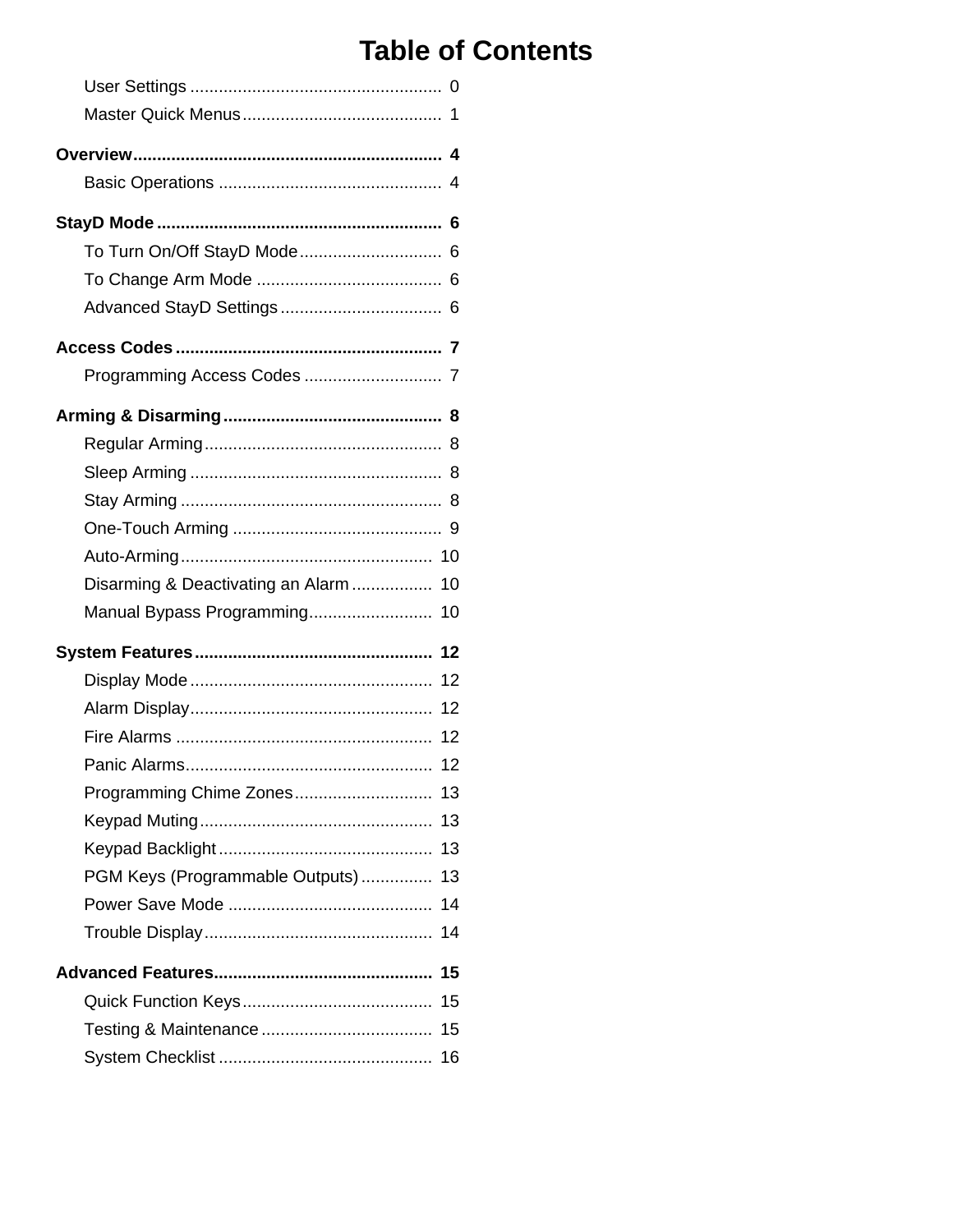# **Overview**

Thank you for selecting the Magellan Security System from Paradox Security Systems Ltd. This advanced technology security system provides you with reliable security protection and powerful features that anyone can use without memorizing complex and confusing codes. The system consists of the Magellan control panel, one or more Magellan keypad modules, various input devices (e.g. motion detectors, door contacts, etc.) and various output devices (e.g. bells, sirens, lights, etc.).

The elegant and user-friendly Magellan MG10LEDV/H, MG32LED, and MG32LRF keypad modules allow you to easily access your security system's functions and provide you with an easy-to-understand display of your security system's alarm and operational status. All of the actions performed in your security system will be executed and displayed through the keypad. Therefore, before using your security system, we highly recommend that you read this manual carefully and have your installer explain basic system operation to you.

# **Basic Operations**

## **Auditory Feedback**

When you enter information on the keypad, it will guide you with beep tones that communicate acceptance or rejection of your entries. You should be familiar with these two keypad beep tones:

Confirmation Beep**:** When an operation (e.g. arming/disarming) is successfully entered on the keypad or when the system switches to a new status/mode, the keypad produces an intermittent beep tone ("BEEP-BEEP-BEEP-BEEP").

Rejection Beep**:** When the system reverts to its previous status or when an operation is incorrectly entered on the keypad, it will emit a continuous beep tone ("BEEEEEEEEP").

## **Visual Feedback**

Keypad Indicator Lights: All Magellan keypads include coloured lights which convey the current status of your system. The state of each light represents a specific condition in your system.



*Many of the features in your system must be enabled by the installer. If the feature is not programmed, the keypad will emit a rejection beep and the action will be cancelled. Refer to [System Checklist on page 16](#page-17-0) for details.*

## **Overview of the Magellan Series Keypads**

The numbers and keys of the Magellan series keypad's screen communicate your system's status.



### Figure 1: MG10LEDV (10-zone LED Keypad Module)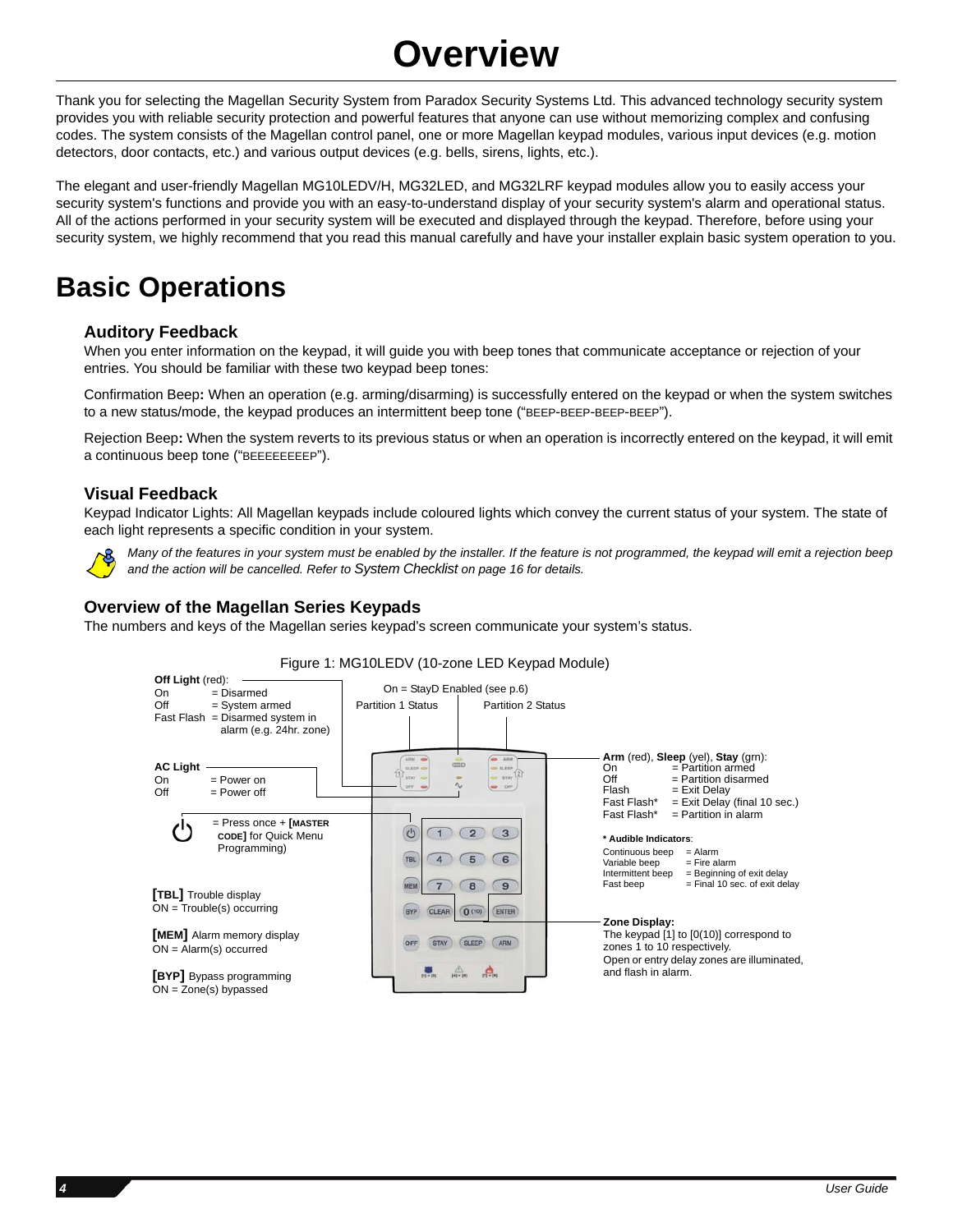#### Figure 2: MG32LED (32-zone LED Keypad Module)

#### **Zone Display:**

The numbers [1] to [32] correspond to zones 1 to 32 respectively. Open or entry delay zones are illuminated, and flash in alarm.



Figure 3: MG32LRF (32-zone Wireless LED Keypad Module)



The numbers [1] to [32] correspond to zones 1 to 32 respectively. Open or entry delay zones are illuminated, and flash in alarm.



### <span id="page-6-0"></span>**Partitioning**

Your Magellan system is equipped with a partitioning feature that can divide your alarm system into two distinct areas identified as Partition 1 and Partition 2. Partitioning can be used in installations where shared security systems are more practical, such as a home office or warehouse building. When partitioned, each zone, each user code and many of your system's features can be assigned to either Partition 1, Partition 2, or both partitions.



*If the system is not partitioned, all zones, user codes, and features will be recognized as belonging to Partition 1.*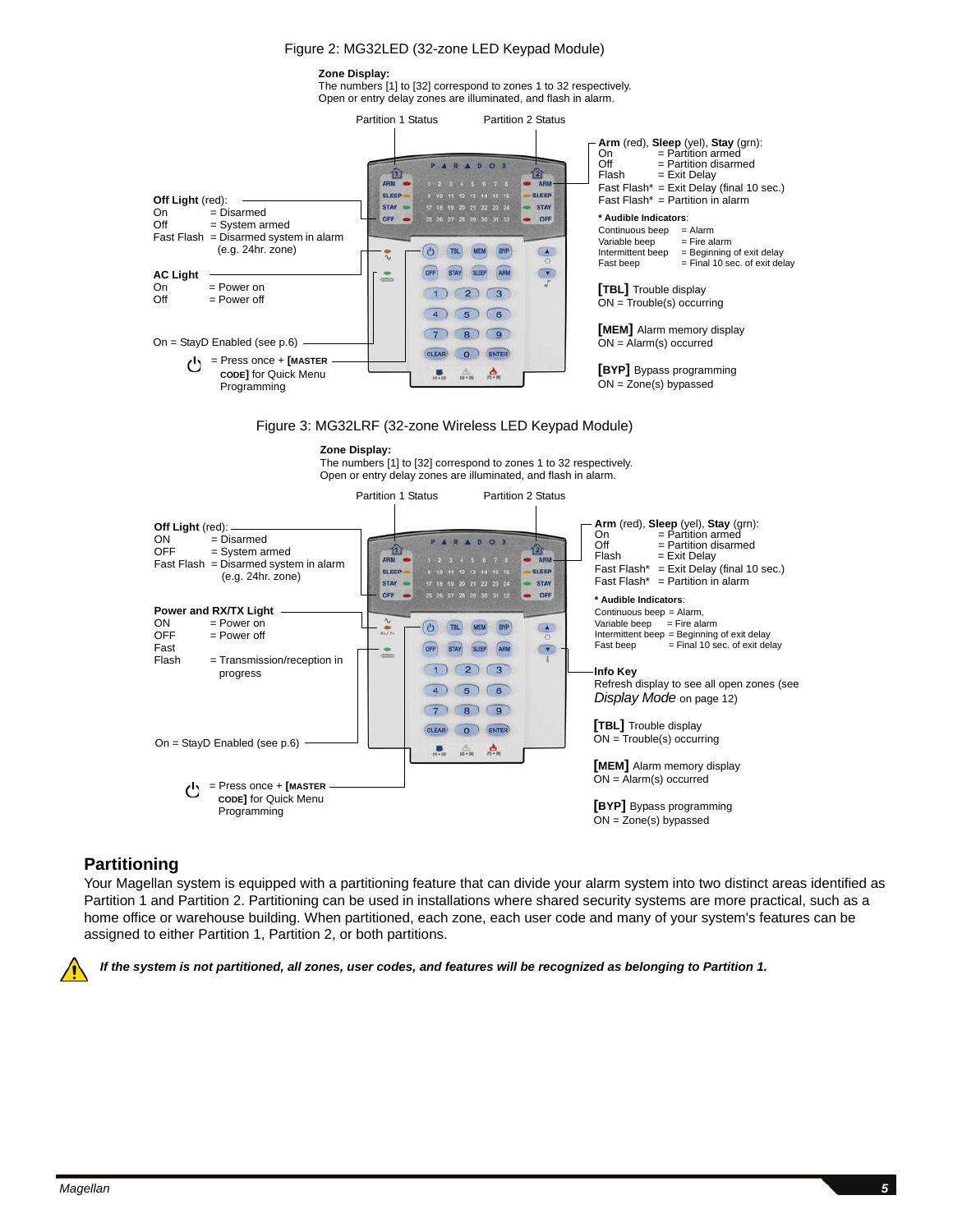# **To Turn On/Off StayD Mode**

## **To turn on StayD mode:**

**[STAY]** + **[CODE]** + **[STAY]**  StayD light on

Press the **[STAY]** key followed by a valid code, then press the **[STAY]** key again within ten seconds. The StayD light will light up to confirm StayD activation, and the system will be in Stay mode.

## **To turn off StayD mode:**

**[OFF]** + **[CODE]** + **[OFF]** Off light on

Press the **[OFF]** key followed by a valid code, then press the **[OFF]** key again within ten seconds. The StayD light will turn off and the Off light will light up to confirm StayD deactivation. With StayD disabled, the system will function as a standard security system.

# **To Change Arm Mode**

### **To change the level of security - Stay to Sleep:**

**[SLEEP]** for 2 sec.  $\rightarrow$  Delay  $\rightarrow$  Sleep light on

Press and hold the **[SLEEP]** key on any keypad. All zones which will be armed in Sleep mode go into exit delay, allowing you to move to the bedroom. When the exit delay ends, and you are in the bedroom, the rest of the interior will arm. The system is now in Sleep mode.

## **To change the level of security - Sleep to Stay:**

### **[STAY]** for 2 sec.  $\rightarrow$  Stay light on

Press and hold the **[STAY]** key on the keypad located in the bedroom. The system will instantly switch from Sleep to Stay mode, allowing you to leave the bedroom and move freely inside the house. If you accidentally leave the bedroom without switching to Stay mode, all zones armed in Sleep mode will go into a delay, allowing you enough time to switch to Stay mode.

## **Leaving the site - Stay to Full:**

Keypad: [ARM] for 2 sec. → Delay → Arm light on

Remote: **O** on remote

Press and hold the **[ARM]** key on the keypad that the exit path is assigned to. This will start an exit delay period for all zones in the exit path. After you have left the property, all exit path zones will rearm. The system is now in Full mode.

### **Entering the site - Full to Stay:**

Keypad: **[CODE]** Stay light on

Remote: **1** on remote

When entering the property through the entry path, all zones assigned to the entry path will go into delay, allowing you to enter the house. Entering a valid code on the keypad the entry path is assigned to ends the entry delay and switches the system to Stay Arm mode. The entry path zones will rearm. The system is now in Stay mode.

### **Leaving the site without changing arm mode:**

**[OFF]** for 2 sec. Press and hold the **[OFF]** key for 2 seconds on a keypad to leave the site without changing arm mode.

# **Advanced StayD Settings**

### **To open one window/door while inside:**

### **[OFF] [CODE]**

In a Stay-armed system: This mode allows you to open one exterior zone without triggering an alarm. To enter Window mode, press **[OFF]**, then your **[ACCESS CODE]**. The system will start an exit delay, allowing you to open an exterior zone such as a window or a door. The system will only allow you to open one zone as the exit delay will end after doing so. When you close the open zone (window, door, etc.) that zone will re-arm.

### **Re-arm Delay:**

Re-arm Delay is a delay timer set so that when you close the open exterior zone (window, door etc.), it does not re-arm instantly. Instead the system starts a delay to allow you to close the zone properly. This is especially useful for windows that stick or for reducing false alarms.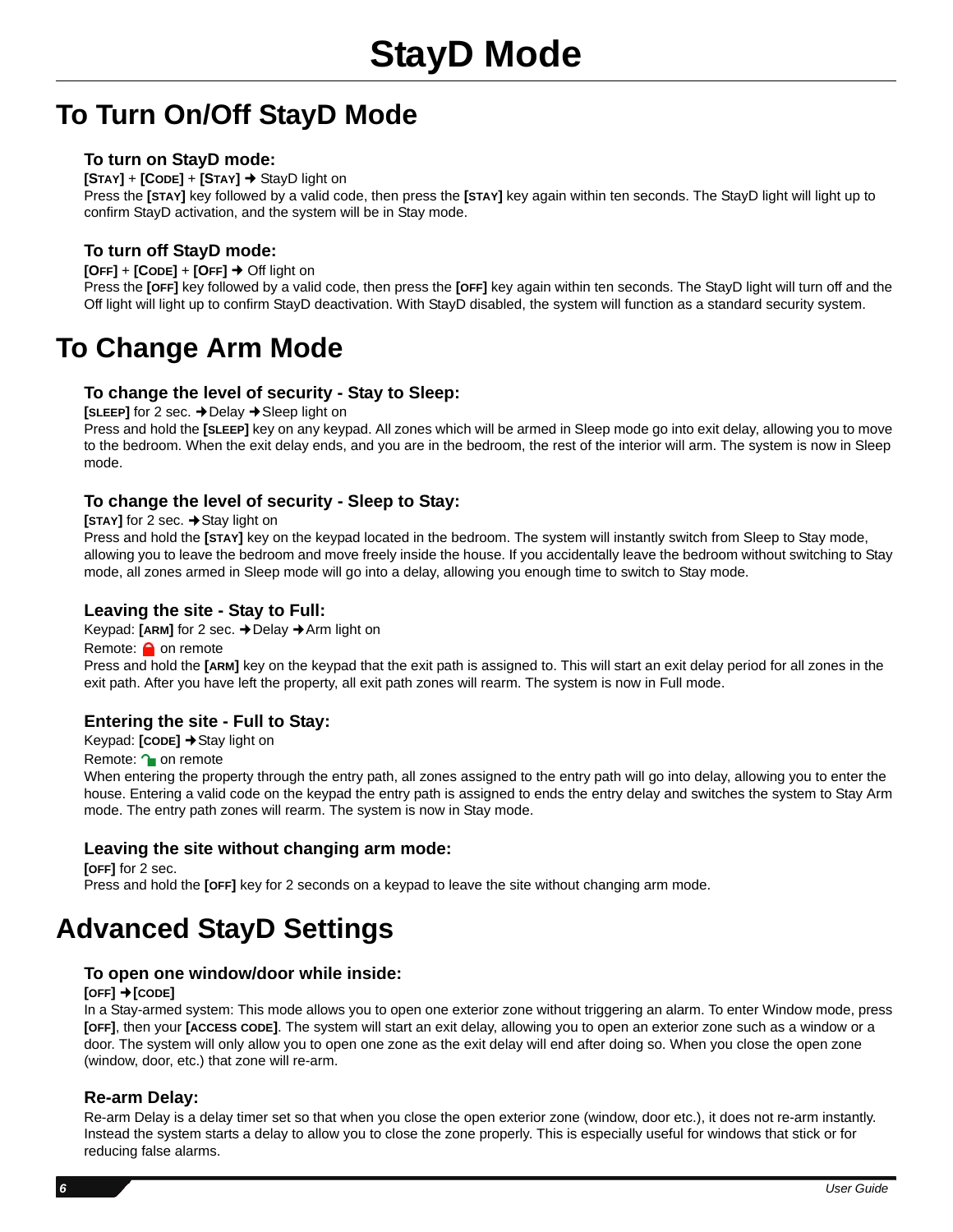# **Programming Access Codes**

Access codes are personal identification numbers that allow you to enter certain programming modes, arm or disarm your system as well as activate or deactivate PGMs. The Magellan security system supports the following:

- 1 System Master Code
- 2 Master Codes
- 29 User Access Codes

For information on how each access code can arm or disarm the system refer to the *[System Checklist](#page-17-0)* on page 16.

## **System Master Code (Default: 123456)**

The System Master Code can arm or disarm any partition using any of the methods described in this section and can create, modify or delete any user access code.

## **Master Codes**

Master Code 1 is permanently assigned to Partition 1 and can be used to create, modify or delete user access codes that are assigned to Partition 1.

Master Code 2 is permanently assigned to Partition 2 (Exception: When partitioning is disabled, Master Code 2 will be assigned to Partition 1) and can be used to create, modify or delete user access codes that are assigned to the same partition.



*Master Codes cannot modify or delete user access codes assigned to both partitions. Only the System Master Code can modify or delete user access codes assigned to both partitions.* 

## **Duress Code**

If you are forced to arm or disarm your system, entering the access code with the duress option enabled will arm or disarm the system and immediately transmit a silent alert (Duress Code) to the monitoring station.



*Must be enabled by your installer.*

### **Programming Access Codes**

Your system can be programmed to use either 4- or 6-digit access codes, where each digit can be any value from 0 to 9. Six-digit codes are considered more difficult to "crack" and therefore, more secure. Avoid programming simple or obvious access codes, such as your telephone number, address or codes such as 1234. See *Master Quick Menu* on inside cover.

#### *How do I program Access Codes?*

- 1. Press the [**b**] key.
- 2. Enter your **[SYSTEM MASTER CODE]** or either **[MASTER CODE]**.
- 3. The **[]** key will flash. When a zone LED or zone key is lit (not flashing), the user is already programmed.
- 4. Select a user by entering a 2-digit user number (e.g. **[0]**+**[9]** for user 9) or use the scroll keys and then press **[ENTER]**. For the MG10LEDV/H, press the key corresponding to the user number (e.g. **[9]** for user 9).
- 5. Enter a new 4- or 6-digit **[ACCESS CODE]**.
- 6. Confirm the code.
- 7. Press a button on the designated remote or press **[ENTER]** to skip if there is no remote to program.
- 8. (Not available for non-partitioned system) Press **[1]** and/or **[2]** to assign the user to a partition. Press **[ENTER]**, the menu will now jump to the next available user, if you choose to continue.

### *How do I delete Access Codes?*

- 1. Press the **[ <sup>[ ]</sup>]** key.
- 2. Enter your **[SYSTEM MASTER CODE]** or either **[MASTER CODE]**.
- 3. Select a user by entering a 2-digit user number (e.g. **[0]**+**[9]** for user 9). For the MG10LEDV/H, enter a 1-digit user number (e.g. **[9]** for user 9).
- 4. Press and hold the **[SLEEP]** key until you hear the confirmation beep.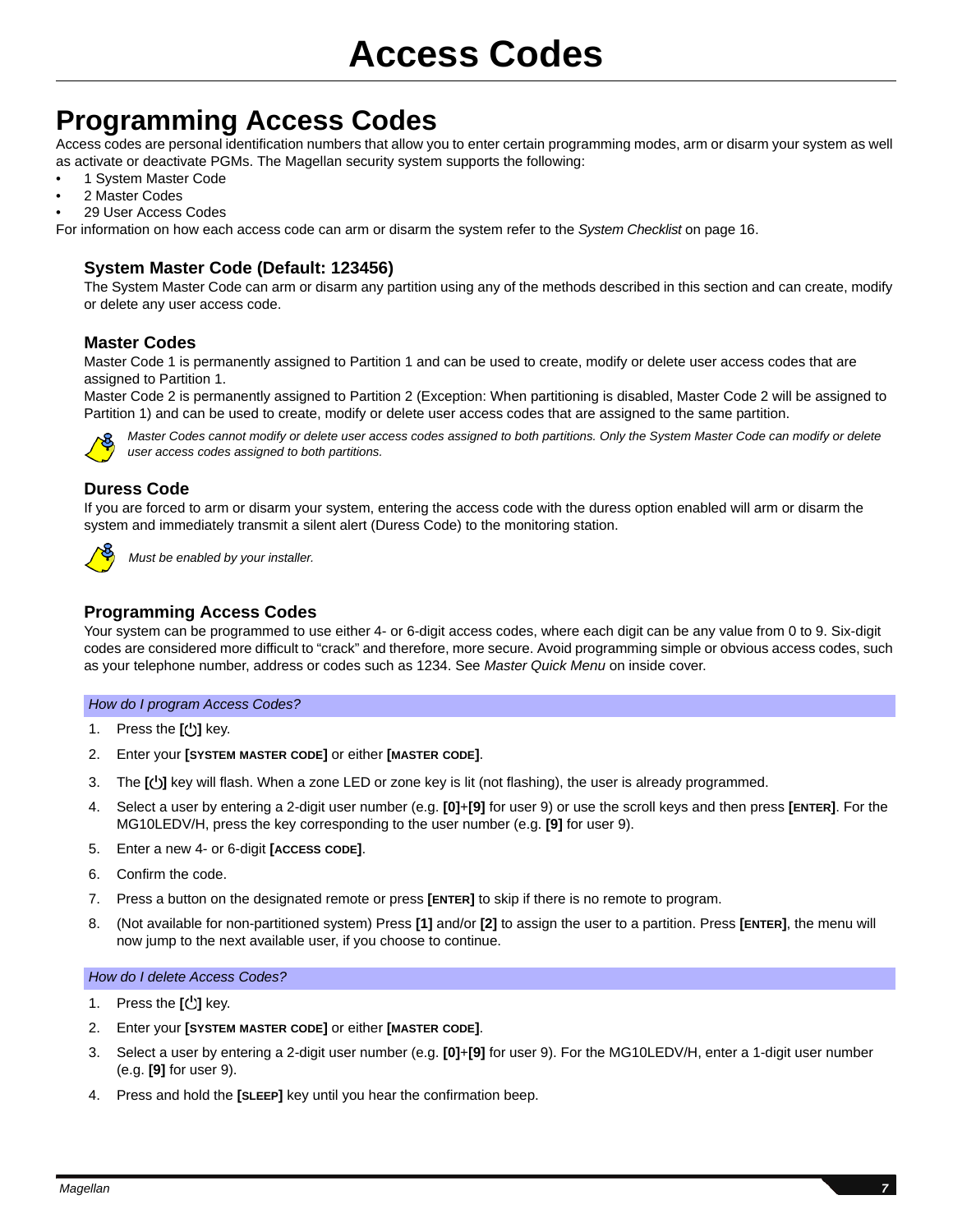# **Arming & Disarming**

Take full advantage of your Magellan system by familiarizing yourself with all the arming methods. If your system is not partitioned (see *[Partitioning](#page-6-0)* on page 5), everything is considered as belonging to Partition 1.



*If you cannot arm because a zone is open, the system will enter in Bypass Programming. Enter the two digit zone you wish to bypass and press [ENTER], or press [ENTER] to bypass all open zones.* 

# <span id="page-9-0"></span>**Regular Arming**

This method will arm all the zones in the selected partition. Please note that Regular arming can also be activated using Auto-Arming (see *[Auto-Arming](#page-11-0)* on page 10) or One-Touch arming (see *[One-Touch Arming](#page-10-0)* on page 9).

### *How do I Regular arm?*

- 1. Close all zones in the desired partition.
- 2. Press **[ARM]** + **[ACCESS CODE]**.
- 3. If you have access to both partitions (see *[Partitioning](#page-6-0)* on page 5): Press the key corresponding to the desired partition (**[1]** or **[2]**)*.* For both partitions, press the other key after the confirmation beep.

# <span id="page-9-2"></span>**Sleep Arming**

Similar to Stay arming, Sleep arming allows users to remain in a protected area, but provides a higher level of protection. For example, in a two-story house, the perimeter is protected with Stay arming. With Sleep arming, the perimeter as well as the main floor are protected (motion detectors, etc.), allowing you to roam the second floor and sleeping quarters. Sleep zones are zones that are bypassed when Sleep arming. For example, when you go to sleep at night, the entire premises except your bedroom is fully armed. Sleep arming can also be activated using Auto-Arming (see *[Auto-Arming](#page-11-0)* on page 10) or One-Touch arming (see *[One-Touch Arming](#page-10-0)* on page 9).

### *How do I Sleep arm?*

- 1. Close all zones in the desired partition (except Sleep zones*).*
- 2. Press the **[SLEEP]** key.
- 3. Enter your **[ACCESS CODE]**.
- 4. If you have access to both partitions (see *[Partitioning](#page-6-0)* on page 5): Press the key corresponding to the desired partition, **[1]** or **[2]***.* For both partitions, press the other key after the confirmation beep.

# <span id="page-9-1"></span>**Stay Arming**

This method allows you to roam freely within the premises while the perimeter is fully armed. Stay zones are zones that are bypassed when Stay arming. For example, if you plan on staying in for the night, doors and windows can be armed without arming other zones like motion detectors. Stay arming can also be activated using Auto-Arming (see *[Auto-Arming](#page-11-0)* on page 10) or One-Touch arming (see *[One-](#page-10-0)[Touch Arming](#page-10-0)* on page 9).

### *How do I Stay arm?*

- 1. Close all zones in the desired partition (except Stay zones*).*
- 2. Press the **[STAY]** key.
- 3. Enter your **[ACCESS CODE]**.
- 4. If you have access to both partitions (see *[Partitioning](#page-6-0)* on page 5): Press the key corresponding to the desired partition, **[1]** or **[2]***.* For both partitions, press the other key after the confirmation beep.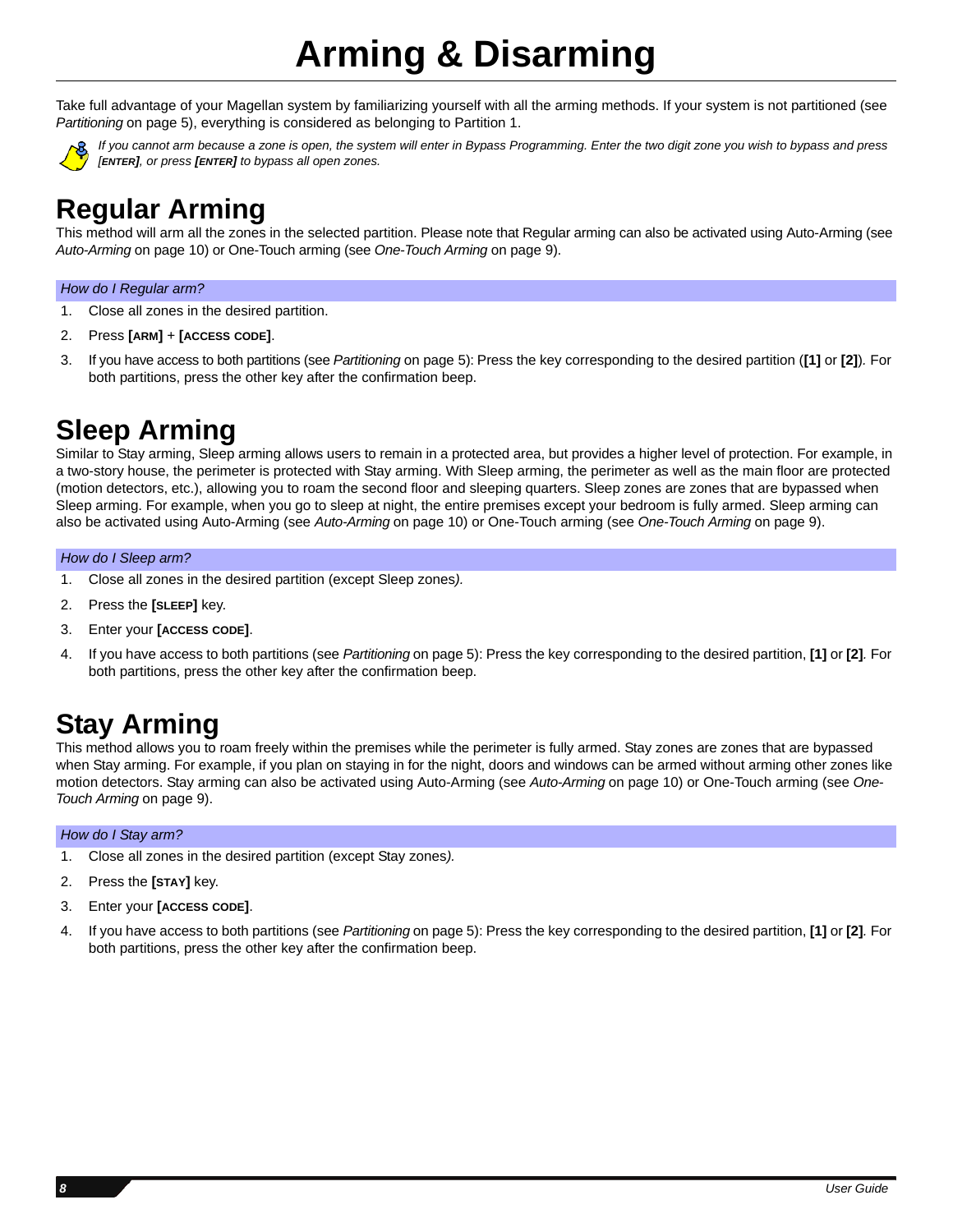# <span id="page-10-0"></span>**One-Touch Arming**

One-Touch arming allows you to arm the system without using an access code. This feature must be enabled by your installer.



*If One-Touch Arming is programmed, you can increase the security level of your system (from Disarm*  $\rightarrow$  *Stay Arm*  $\rightarrow$  *Sleep Arm*  $\rightarrow$  *Full Arm) without a code. See Figure 4 on [page 9.](#page-10-1)*

## **One-Touch Regular Arming**

Press and hold the **[ARM]** key for 3 seconds to arm all zones in the partition. If partitioned, keys **[1]** & **[2]** will flash. You can use this feature to allow specific individuals like service personnel (e.g. cleaners) to arm without giving them access to any other alarm system operations. For details see *[Regular Arming](#page-9-0)* on page 8.

## **One-Touch Stay Arming**

Press and hold the **[STAY]** key for 3 seconds to arm the perimeter (zones not defined as Stay zones). For details see *[Stay Arming](#page-9-1)* on [page 8](#page-9-1).

## **One-Touch Sleep Arming**

Press and hold the **[SLEEP]** key for 3 seconds to arm all zones not defined as Sleep zones. For details see *[Sleep Arming](#page-9-2)* on page 8.

## **One-Touch Bypass Programming**

Press and hold the **[BYP]** key for 3 seconds to access Bypass Programming Mode. For details see *[Manual Bypass Programming](#page-11-1)* on [page 10](#page-11-1).

## **Fast Exit**

<span id="page-10-1"></span>When the system is already Stay or Sleep armed: This feature will allow you to exit already armed premises and keep the system armed. Press and hold the **[OFF]** key for 3 seconds to start the exit delay. After the exit delay has elapsed, the system will switch to its previous arming mode.

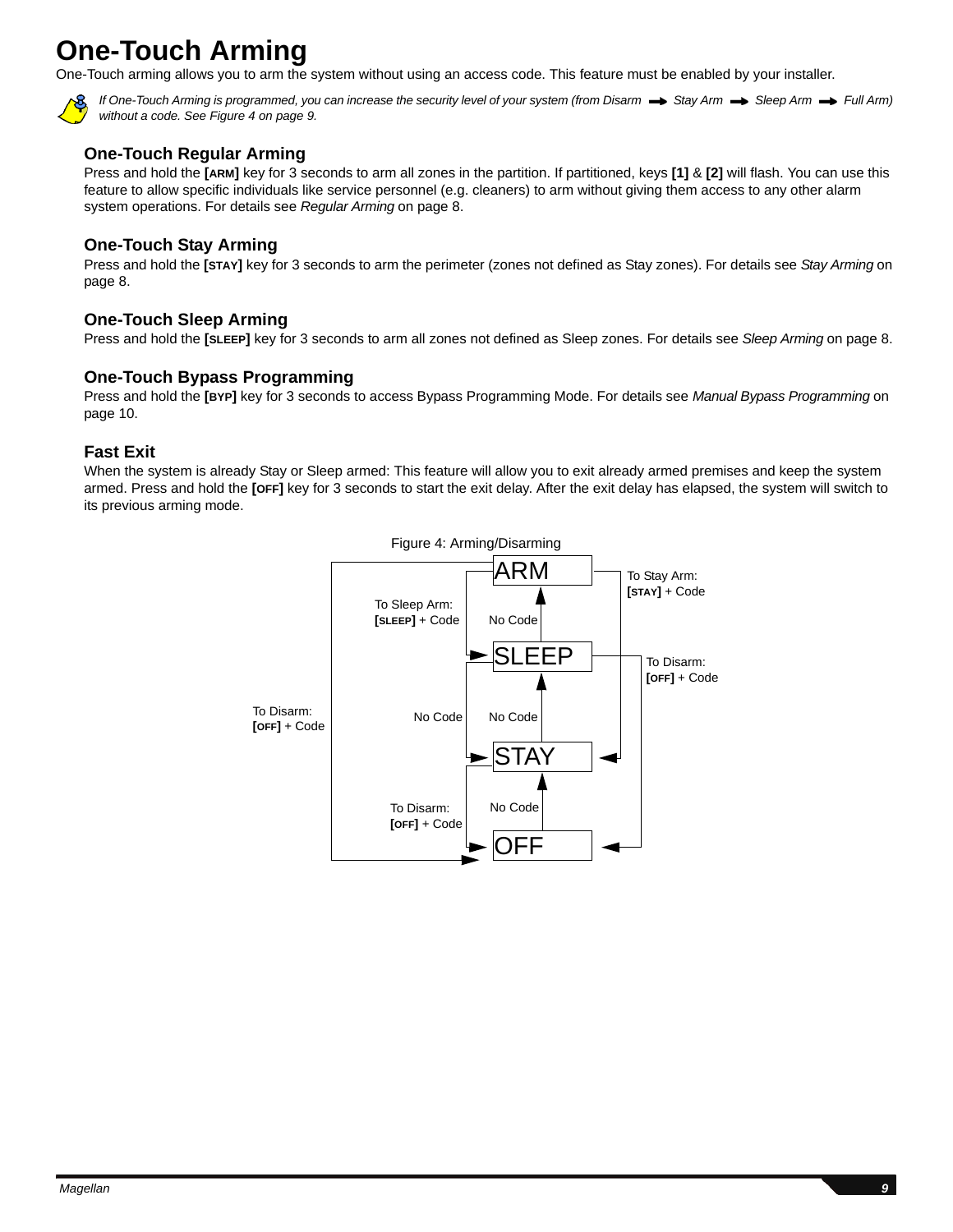# <span id="page-11-0"></span>**Auto-Arming**

The Magellan alarm system can be programmed to automatically arm upon the following two conditions.

## **Timed Auto Arming**

The alarm system can automatically arm itself at a specified time every day. As with Regular arming (see *[Regular Arming](#page-9-0)* on page 8), the system will bypass any open zones. Your installer can enable this option, but you can program the time of day the system will automatically arm.

*How do I program the Auto-Arm Timer?*

- 1. Press the [**b**] key.
- 2. Enter **[MASTER CODE]**.
- 3. Press the **[BYP]** key. The **[BYP]** key will flash to indicate you are in the System Options menu.
- 4. Press key **[1]** to set partition 1, or press key **[2]** to set partition 2.
- 5. Enter the desired time for auto arm (24 hour clock, e.g. 18:30).
- 6. Press key **[1]** to regular arm, key **[2]** to sleep arm, or key **[3]** to stay arm the partition.

## **No Movement Auto Arming**

The alarm system can be programmed to arm the system and/or send a report if no zone activity occurs for a pre-programmed amount of time. This is a particularly useful feature when supervising an individual with chronic health problems or a person who lives alone. The system will bypass any open zones. This feature must be set by your installer.

# **Disarming & Deactivating an Alarm**

To disarm an armed system or an alarm, press **[OFF]** and enter your **[ACCESS CODE]**. An entry point, like the front door, will be programmed with one of two Entry Delay Timers. When an entry point is opened, the keypad will beep until you disarm the system. Your alarm system will not generate an alarm until this timer elapses. Any user can disarm a partition they have been assigned to, except users assigned with the Arm Only Option or PGM Only Option.To disarm alarms generated by a Delayed Fire Zone, refer to *[Fire Alarms](#page-13-1)* on page 12.

### *How do I disarm the system?*

For a Stay or Sleep armed system, go to step 2.

- 1. Enter through a designated entry point (e.g. front door).
- 2. Press **[OFF]** + enter **[ACCESS CODE]**.
- 3. If you have access to both partitions (see *[Partitioning](#page-6-0)* on page 5): Press the key corresponding to the desired partition (**[1]** or **[2]**)*.* For both partitions, press the other key after the confirmation beep.

#### *How do I deactivate an alarm?*

Press **[OFF]** + enter **[ACCESS CODE]**.

# <span id="page-11-1"></span>**Manual Bypass Programming**

Manual Bypass Programming allows you to program the alarm system to ignore (deactivate) specified zones the next time the system is armed. For example, you may wish to bypass certain zones when workers are renovating part of your establishment. Once the system is disarmed, the bypass entries are erased. Manual Bypass Programming can also be activated by using One-Touch Bypass Programming (see the note below). To remove the Bypass feature from a zone, in step 3 enter the zone number again or press **[CLEAR]** to erase all current entries. When zones are bypassed, the **[BYP]** key will illuminate.

### *How do I bypass zones?*

- 1. Press the **[BYP]** key.
- 2. Enter **[ACCESS CODE]** (see the note below). The **[BYP]** key will flash.
- 3. Illuminate the number(s) corresponding to the zone(s) you want to bypass by entering the two-digit zone number (e.g. zone 3 = 03). Solid on = Zone open, Flash = Zone bypass, Off = Zone closed, not bypassed.
- 4. Press the **[ENTER]** key to save and exit.



*If One-Touch Bypass Programming is enabled, press the [BYP] key for three seconds to enter Bypass Programming. Press [ENTER] after step 2 to bypass all open zones. Press [CLEAR] twice to exit without saving. Press [CLEAR]* + *[ENTER] to delete bypassed zones.*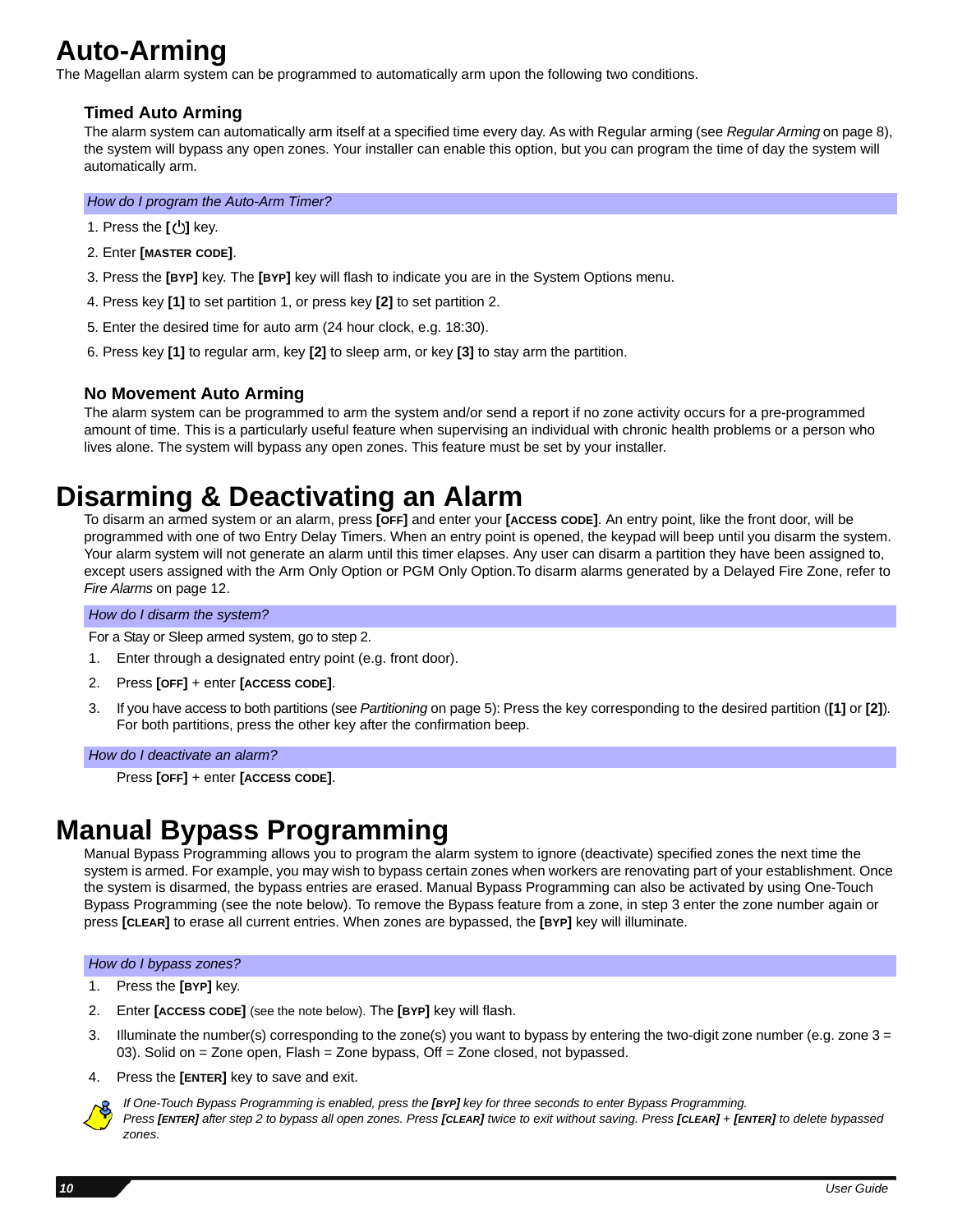## **Bypass Recall Feature**

After disarming the system, the bypass entries are erased. The Bypass Recall feature reinstates the previous bypass entries saved in memory. This eliminates the need to manually re-program the bypass entries every time you arm the system.

### *How do I recall bypass entries?*

- 1. Press the **[BYP]** key
- 2. Enter your **[ACCESS CODE]**
- 3. Press the **[BYP]** key.
- 4. Press the **[ENTER]** key.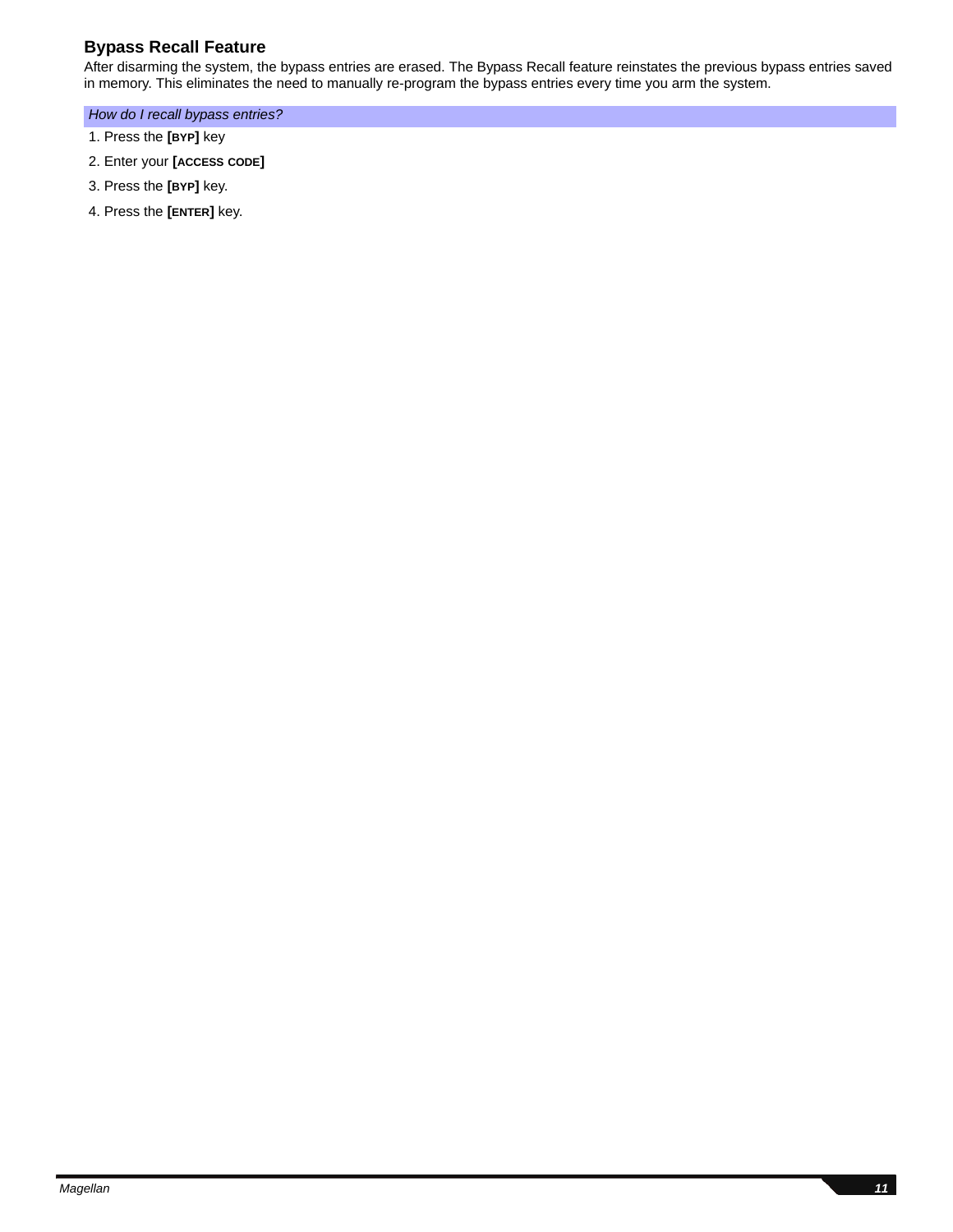# <span id="page-13-0"></span>**Display Mode**

## **(MG32LRF only)**

The MG32LRF has two display modes. By default, the keypad will show all events (e.g. zones in alarm, bypassed zones, etc.) live as they occur. Alternatively, the system can be programmed by your installer to only display zones that cause an alarm or entry delay. If you want to see the status of all zones, press the [1] key. Zones that are open but have not triggered an alarm will only be displayed after pressing the **[ ]** key. The information will be displayed for 30 seconds, showing the status of all zones at the time the **[ ]** key was pressed. The zone display will shut off after 30 seconds. For more information on the two display modes, contact your installer.

# **Alarm Display**

If an alarm has occurred on a zone, the respective zone LED will flash, the **[MEM]** key will light up, and the zones will be stored in memory. These respective LEDs will continue to flash until disarming even if the zones are restored. To exit this mode and switch to live display mode before disarming, press the **[CLEAR]** key. When the system is disarmed, the zones' LEDs will turn off, while the **[MEM]** key remains lit. Press the **[MEM]** key to illuminate the LEDs corresponding to the zones that were in alarm. The alarm memory will be erased when the next alarm occurs and after a valid code is entered.

# <span id="page-13-1"></span>**Fire Alarms**

Upon a fire alarm, the bell/siren will emit three "squawks" at 2 second intervals until silenced or reset by entering a valid access code. If the zone is a Delayed Fire Zone, there is a delay before the system contacts the monitoring station. This will prevent unnecessary reporting of false alarms. If there is no fire condition, contact your monitoring station immediately to avoid an unnecessary response.

*What do I do if a delayed fire zone was set off accidentally?*

1. Press the **[CLEAR]** key within 30 seconds of the alarm.

2. Try to correct the problem.

3. If the problem persists, after 90 seconds, the alarm will sound again. Press the **[CLEAR]** key again.

## **Minimizing Fire Hazards**

The three most common causes of fires:

- Cooking is the leading cause of home fires in the U.S. It's also the leading cause of fire injuries. Cooking fires often result from unattended cooking and human error, rather than mechanical failure of stoves or ovens.
- Careless smoking is the leading cause of fire deaths. Smoke detectors and smolder-resistant bedding and upholstered furniture are significant fire deterrents.
- Heating is the second leading cause of residential fires. However, heating fires are a larger problem in single family homes than in apartments since the heating systems in single family homes are often not professionally maintained.

## **Fire Safety Tips**

- In the event of a fire, escape first, then call for help. Develop a home fire escape plan and designate a meeting place outside. Make sure everyone in the family knows two ways to escape from every room. Practice feeling your way out with your eyes closed. Never stand up in a fire, always crawl low under the smoke and try to keep your mouth covered. Never return to a burning building for any reason; it may cost you your life.
- Finally, having at least one working smoke alarm dramatically increases your chances of surviving a fire. And remember to practice a home escape plan frequently with your family.

## **Providing a Fire Warning System**

Household fires are especially dangerous at night. Fires produce smoke and deadly gases that can overcome occupants while they sleep. To warn against fire, smoke detectors should be installed outside each separate sleeping area in the immediate vicinity of the bedrooms and on each additional story of the family living unit, including basements.

# **Panic Alarms**

In case of an emergency, the Magellan system can provide three panic alarms that can immediately generate an alarm after simultaneously pressing and holding two specific keys for three seconds. Based on your needs, these panic alarms can generate audible alarms (sirens or bells) or silent alarms and can communicate specific messages to your monitoring station. For instance, pressing **[1]** and **[3]** can mean "call the police" or anything you require. This feature must be set by your installer.

Press and hold keys **[1]** and **[3]** for the police. Press and hold keys **[4]** and **[6]** for a medical alarm. Press and hold keys **[7]** and **[9]** for a fire alarm.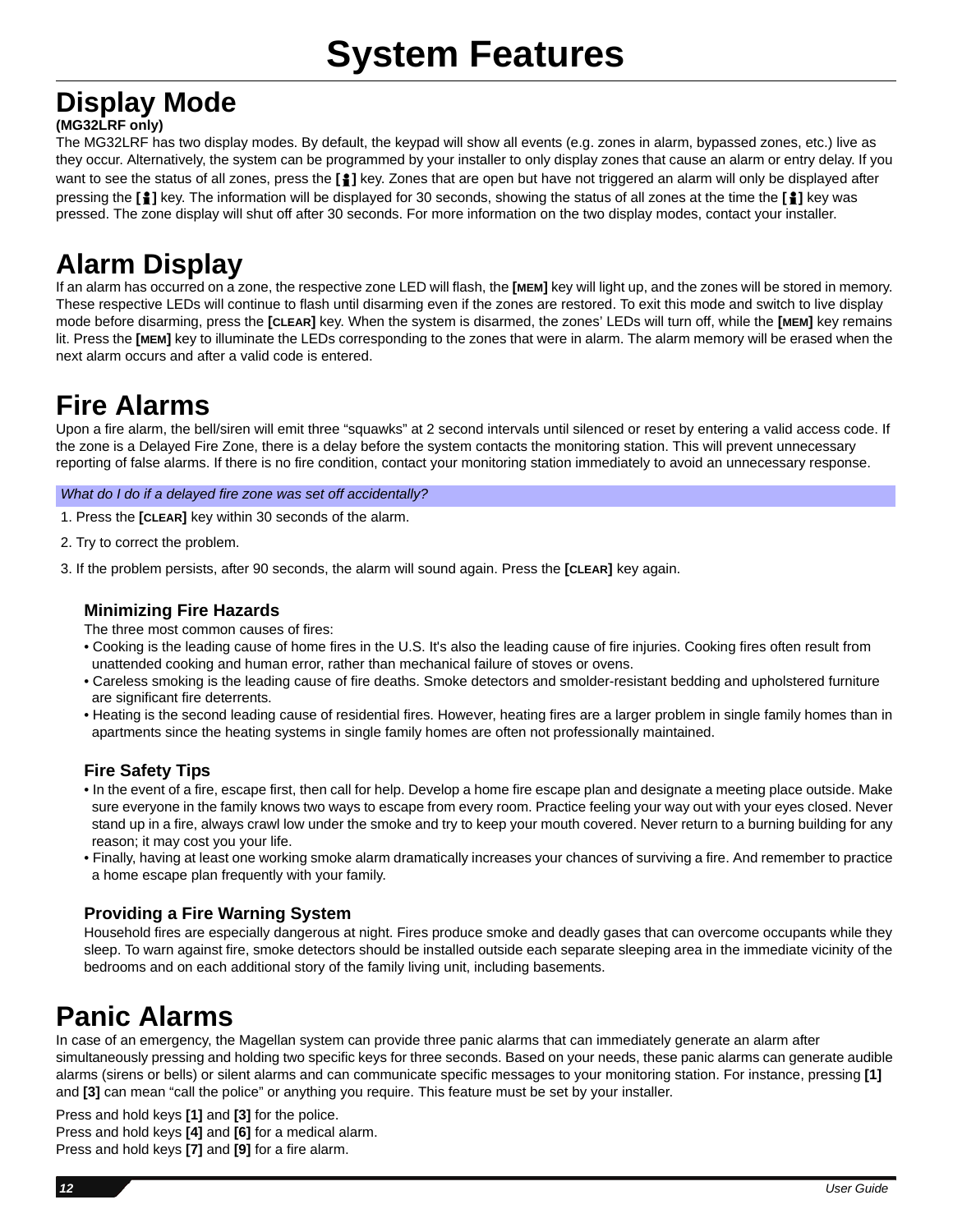# **Programming Chime Zones**

**(MG32LED & MG10LEDV/H - Hardwired Keypad Modules only)**

A Chime-enabled zone will advise you every time it is opened by causing your keypad to beep.



*Each keypad must be Chimed separately.* 

### *How do I chime zones? MG32LED (32-zone Hardwired LED Keypad Modules only)*

- 1. Press & hold the **[**T**]** key for 3 seconds. The Arm1, Arm2, Stay1, and Stay2 LEDs will flash.
- 2. Select the numbers corresponding to the zones you want to Chime by entering the two-digit zone number. For example, to chime zone 2 enter **[0]** then **[2]**. The corresponding LED will light up. The keypad will automatically save the information once the 2-digit zone number is entered.
- 3. Press the **[ENTER]** key to exit.

To remove the Chime feature from a zone, in step 2 enter the zone number again so the number extinguishes or press **[SLEEP]** to remove Chiming from all zones programmed to Chime. Any zones that are already Chimed will also illuminate. Zones that remain unlit are not Chimed.

#### *How do I chime zones? MG10LEDV/H (10-zone LED Keypad Modules only)*

1. Press & hold the zone key (**[1]** to **[0(10)]**) for 3 seconds. Accept beep = Chime on, Fail beep = Chime off.

# **Keypad Muting**

When muted, the keypad will only emit the confirmation beep, rejection beep, and beep when a key is pressed. Therefore, when muted, the keypad will not beep during an alarm and will not beep for chime enabled zones.

Press and hold the **[CLEAR]** key for 6 seconds to enable or disable Keypad Muting. If the keypad emits a confirmation beep, Keypad Muting is enabled for that keypad. If the keypad emits a rejection beep, the feature is disabled.



*Each keypad must be muted separately.* 

# **Keypad Backlight**

The illumination level behind the keys can be modified to suit your needs. There are four backlight levels. The **[**S**]** or **[MEM]** key is used to set the desired level. Each consecutive push of the **[**S**]** or **[MEM]** key will increase the backlight level until the maximum level is reached. After reaching the maximum level, the backlight level will return to the lowest level and the whole process is repeated.

*How do I modify the backlight? MG32LED / MG32LRF (32-zone Hardwired & Wireless LED Keypad Modules only)*

- 1. Press and hold the [**A**] key for 3 seconds.
- 2. Press the **[A]** key to set the desired backlight level.
- 3. Press **[CLEAR]** or **[ENTER]** to exit.

*How do I modify the backlight? MG10LEDV/H (10-zone LED Keypad Modules only*

- 1. Press and hold the **[MEM]** key for 3 seconds. The **[MEM]** key will illuminate.
- 2. Press the **[MEM]** key to set the desired backlight level.
- 3. Press **[CLEAR]** or **[ENTER]** to exit.

# **PGM Keys (Programmable Outputs)**

Your Magellan system may include one or more programmable outputs (PGMs). When a specific event or condition occurs in the system, The PGM can be used to reset smoke detectors, activate light switches in your home or office, open/close garage doors and much more. If programmed by your installer, you can press and hold keys **[1]** & **[2]**, **[2]** & **[3]**, **[4]** & **[5]**, **[5]** & **[6]**, **[7]** & [**8]**, or **[8]** & **[9]** for each respective PGM. Press and hold **[CLEAR]** + **[ENTER]** or **[ ]** for three seconds to perform a smoke reset. These features must be set by your installer.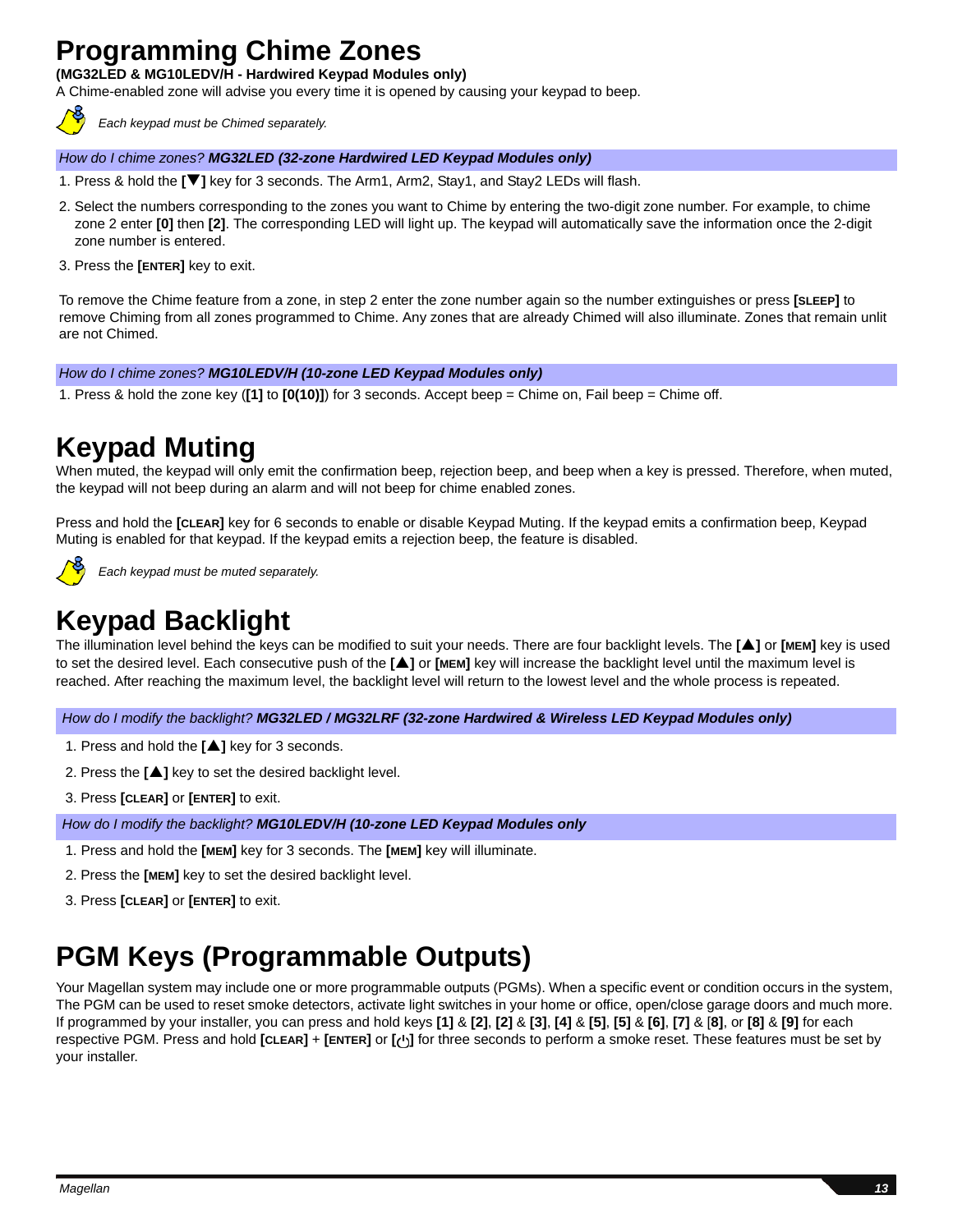# **Power Save Mode**

### **(MG32LRF - Wireless Keypad Modules only)**

If there is power loss on the keypad, the module's display will shut off and go into power save mode after one minute. Press the **[INFO]** key to activate the display.

# **Trouble Display**



Your alarm system continuously monitors several trouble conditions that can be reported directly to your monitoring station. When a *trouble condition occurs, the [TBL] key will illuminate. We strongly suggest that you inform your monitoring station of the trouble and allow them to service your system.*



*The keypad can be programmed to emit a BEEP every 5 seconds whenever a new trouble condition has occurred. Press the [TBL] key to stop the "Trouble Beep".*

### *How do I access the Trouble Display?*

- 1. Press the **[TBL]** key. *The [TBL] key will flash and number(s) corresponding to the trouble(s) will illuminate.*
- 2. Read the corresponding explanation of the trouble from the *Trouble List* below. If no repair instructions are given, call your monitoring station for repairs.
- 3. Press the **[CLEAR]** key to exit.

### **Trouble List**

**[1] Wireless Zone Low Battery**: The battery voltage in one or more wireless zones is getting low.

- **[2] Power Trouble**: Five types of power trouble **[1]** The control panel is experiencing low/no battery. **[2]** There is an AC failure on the control panel. **[3]** There is an auxiliary overload on the control panel. **[4]** A wireless keypad is experiencing AC failure. **[5]** A wireless keypad is experiencing battery failure.
- **[3] Bell Trouble**: There is a bell disconnect/overload on the control panel.
- **[4] Communication Trouble**: Your alarm system, if monitored, could not communicate with the monitoring station.
- **[5] Tamper/Zone Wiring Failure**: A wiring problem is occurring on one or more zones.
- **[6] Module Tamper Trouble**: A module's anti-tamper switch has been triggered.
- **[7] Fire Loop Trouble**: Indicates a wiring trouble on a fire zone.
- **[8] Timer Loss:** Your alarm system's clock must be reprogrammed. **This is the only trouble that we recommend that you correct.**

#### *How do I reprogram the clock?*

- Press **[8]** for Timer Loss.
- 2. Enter the hour and minutes. If the hour is between 01 and 12, you will need to select **[1]** for 24Hr format, **[2]** for AM, and **[3]** for PM setting. If the hour is above 12, the system will automatically select the 24Hr format.
- 3. Enter the year (4 digits).
- 4. Enter the month (2 digits).
- 5. Enter the day (2 digits). You have now set the Time & Date. Press **[CLEAR]** to exit.

**[9] Wireless Zone Supervision Loss**: One or more wireless zones are no longer communicating with the control panel.

- **[10] Module Supervision Loss**: One or more modules are no longer communicating with the control panel.
- **[16] Keypad Fault** (MG32LED/MG32LRF only): One or more keypads are no longer communicating with the control panel.

**[SLEEP] Keypad Fault** (MG10LEDV/H only): One or more keypads are no longer communicating with the control panel.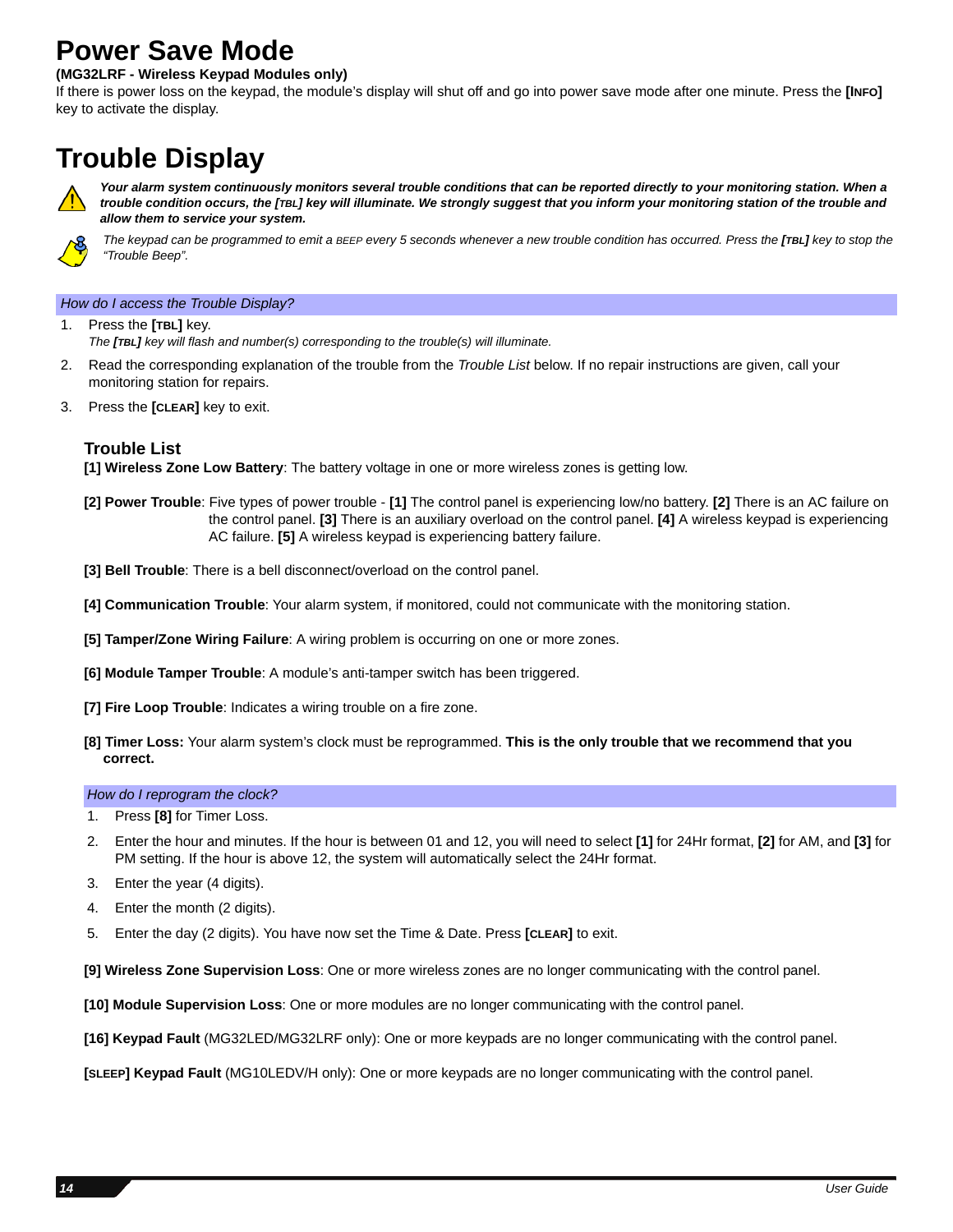# **Quick Function Keys**

Upon request of your installer or monitoring station you may have to perform one of the following. To enter Menu Programming, press **[ ]** and then enter your **[MASTER CODE]**. In Menu programming, press:

## **Test Report**

### **[MEM]** + **[2]**

If your system is monitored by a monitoring station, this feature will send a test report code to the monitoring station.

## **Call PC**

**[MEM]** + **[1]**

Will initiate a call to the monitoring station that is using the WinLoad software.

## **Answer PC**

### **[MEM]** + **[1]**

Will force your security system to answer a call made by your monitoring station that is using the WinLoad software.

## **Cancel Communication**

### **[MEM]** + **[9]** Cancels all communication with the WinLoad software if it has been initiated.

# **Testing & Maintenance**

With the system disarmed and the "**OFF**" light illuminated, activate motion detectors by walking in the protected area. Open and close protected doors and verify that the corresponding lights illuminate. Your installer can advise you of the best way to test your particular system.

Do not use open flame or burning materials to test your fire detection devices. Contact your installer for safe methods of testing your system.

Under normal use, your system requires virtually no maintenance other than regular testing. It is recommended that the standby battery be changed every three years. Speak to your installer about the necessary tests and how often they should be performed.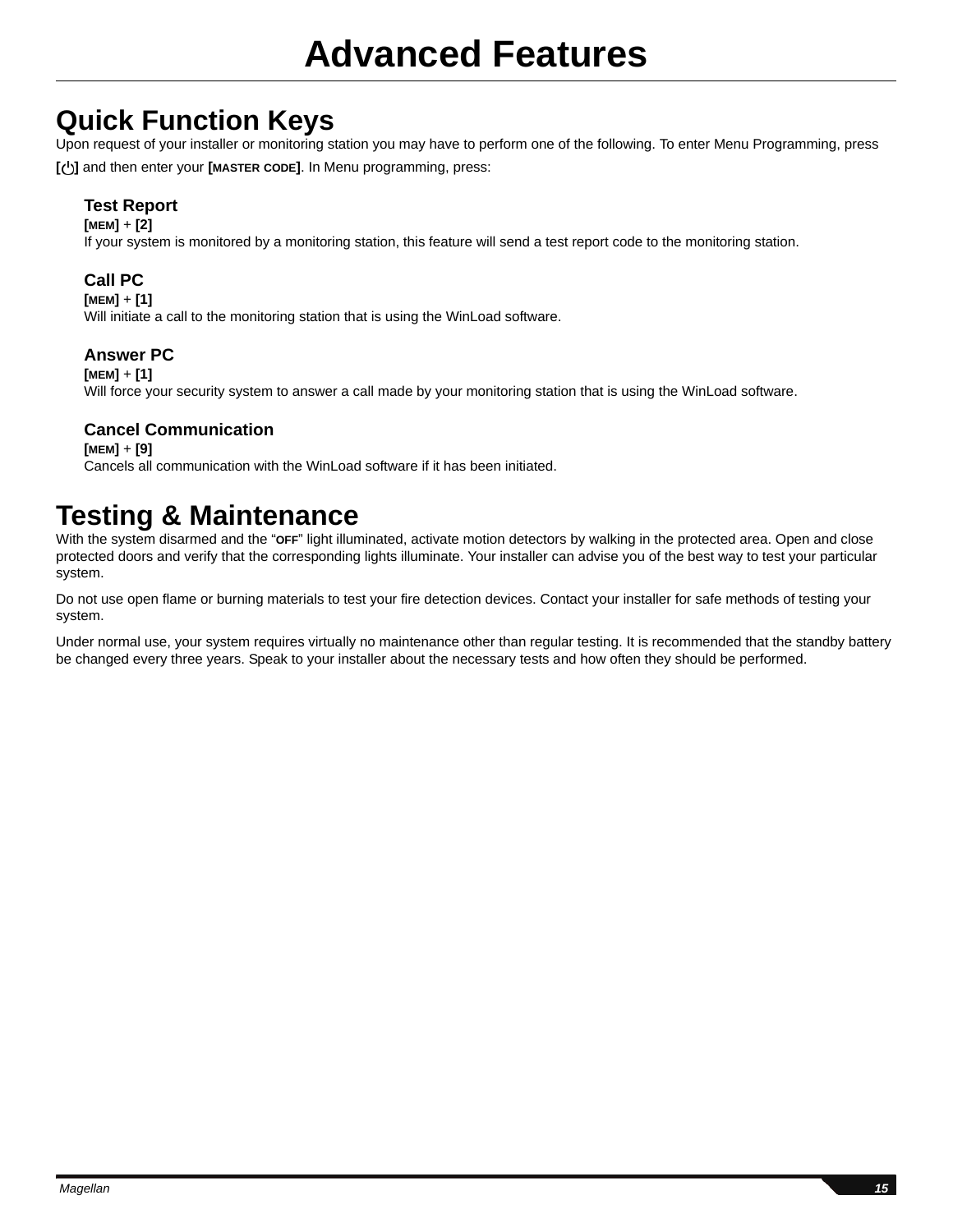# <span id="page-17-0"></span>**System Checklist**

|     | Zone # and Description                                                                                               | <b>Partition</b><br>1 or 2                                                                                                                                                                                                                                                                                                                                                                                                                                                 | <b>Byp</b> | <b>Stay</b> | <b>Sleep</b> | <b>Force</b> | 24Hr   | <b>Entry Delay</b> | <b>Fire Zone/Delay</b>                                                              |
|-----|----------------------------------------------------------------------------------------------------------------------|----------------------------------------------------------------------------------------------------------------------------------------------------------------------------------------------------------------------------------------------------------------------------------------------------------------------------------------------------------------------------------------------------------------------------------------------------------------------------|------------|-------------|--------------|--------------|--------|--------------------|-------------------------------------------------------------------------------------|
|     |                                                                                                                      |                                                                                                                                                                                                                                                                                                                                                                                                                                                                            | $\Box$     | $\Box$      | $\Box$       | $\Box$       | $\Box$ | $\Box$             | Fire Zone? $Y \square N \square$<br>Delayed? $Y \square N \square$                  |
| 02: | <u> 2000 - Jan James James Jan James James James James James James James James James James James James James Jam</u> | $\frac{1}{2} \left( \frac{1}{2} \right) \left( \frac{1}{2} \right) \left( \frac{1}{2} \right) \left( \frac{1}{2} \right) \left( \frac{1}{2} \right) \left( \frac{1}{2} \right) \left( \frac{1}{2} \right) \left( \frac{1}{2} \right) \left( \frac{1}{2} \right) \left( \frac{1}{2} \right) \left( \frac{1}{2} \right) \left( \frac{1}{2} \right) \left( \frac{1}{2} \right) \left( \frac{1}{2} \right) \left( \frac{1}{2} \right) \left( \frac{1}{2} \right) \left( \frac$ | $\Box$     | $\Box$      | $\Box$       | $\Box$       | $\Box$ | $\Box$             | Fire Zone? $Y \square N \square$<br>Delayed? $Y \square N \square$                  |
| 03: |                                                                                                                      |                                                                                                                                                                                                                                                                                                                                                                                                                                                                            | $\Box$     | $\Box$      | $\Box$       | $\Box$       | $\Box$ | $\Box$             | Fire Zone? $Y \square \mathsf{N} \square$<br>Delayed? $Y \square N \square$         |
|     | 04:                                                                                                                  |                                                                                                                                                                                                                                                                                                                                                                                                                                                                            | $\Box$     | $\Box$      | $\Box$       | $\Box$       | $\Box$ | $\Box$             | Fire Zone? $Y \square N \square$<br>Delayed? $Y \square N \square$                  |
|     |                                                                                                                      |                                                                                                                                                                                                                                                                                                                                                                                                                                                                            | $\Box$     | $\Box$      | $\Box$       | $\Box$       | $\Box$ | $\Box$             | Fire Zone? $Y \square N \square$<br>Delayed? $Y \square N \square$                  |
| 06: |                                                                                                                      | $\frac{1}{2} \left( \frac{1}{2} \right) \left( \frac{1}{2} \right) \left( \frac{1}{2} \right) \left( \frac{1}{2} \right) \left( \frac{1}{2} \right) \left( \frac{1}{2} \right) \left( \frac{1}{2} \right) \left( \frac{1}{2} \right) \left( \frac{1}{2} \right) \left( \frac{1}{2} \right) \left( \frac{1}{2} \right) \left( \frac{1}{2} \right) \left( \frac{1}{2} \right) \left( \frac{1}{2} \right) \left( \frac{1}{2} \right) \left( \frac{1}{2} \right) \left( \frac$ | $\Box$     | $\Box$      | $\Box$       | $\Box$       | $\Box$ | $\Box$             | Fire Zone? $Y \square N \square$<br>Delayed? $Y \square N \square$                  |
| 07: |                                                                                                                      |                                                                                                                                                                                                                                                                                                                                                                                                                                                                            | $\Box$     | $\Box$      | $\Box$       | $\Box$       | $\Box$ | $\Box$             | Fire Zone? $Y \square N \square$<br>Delayed? $Y \square N \square$                  |
|     |                                                                                                                      |                                                                                                                                                                                                                                                                                                                                                                                                                                                                            | $\Box$     | $\Box$      | $\Box$       | $\Box$       | $\Box$ | $\Box$             | Fire Zone? $Y \square N \square$<br>Delayed? $Y \square N \square$                  |
|     |                                                                                                                      |                                                                                                                                                                                                                                                                                                                                                                                                                                                                            | $\Box$     | $\Box$      | $\Box$       | $\Box$       | $\Box$ | $\Box$             | Fire Zone? $Y \square \mathsf{N} \square$<br>Delayed? $Y \square N \square$         |
|     |                                                                                                                      |                                                                                                                                                                                                                                                                                                                                                                                                                                                                            | $\Box$     | $\Box$      | $\Box$       | $\Box$       | $\Box$ | $\Box$             | Fire Zone? $Y \square N \square$<br>Delayed? Y <sup>I</sup> N <sup>I</sup>          |
|     | $11:$ $\blacksquare$                                                                                                 |                                                                                                                                                                                                                                                                                                                                                                                                                                                                            | $\Box$     | $\Box$      | $\Box$       | $\Box$       | $\Box$ | $\Box$             | Fire Zone? $Y \square N \square$<br>Delayed? $Y \square N \square$                  |
|     | 12:                                                                                                                  |                                                                                                                                                                                                                                                                                                                                                                                                                                                                            | $\Box$     | $\Box$      | $\Box$       | $\Box$       | $\Box$ | $\Box$             | Fire Zone? $Y \square N \square$<br>Delayed? $Y \square N \square$                  |
|     |                                                                                                                      |                                                                                                                                                                                                                                                                                                                                                                                                                                                                            | $\Box$     | $\Box$      | $\Box$       | $\Box$       | $\Box$ | $\Box$             | Fire Zone? $Y \square \mathsf{N} \square$<br>Delayed? $Y \square N \square$         |
|     |                                                                                                                      |                                                                                                                                                                                                                                                                                                                                                                                                                                                                            | $\Box$     | $\Box$      | $\Box$       | $\Box$       | $\Box$ | $\Box$             | Fire Zone? $Y \square N \square$<br>Delayed? $Y \square N \square$                  |
|     |                                                                                                                      |                                                                                                                                                                                                                                                                                                                                                                                                                                                                            | $\Box$     | $\Box$      | $\Box$       | $\Box$       | $\Box$ | $\Box$             | Fire Zone? $Y \square N \square$<br>Delayed? $Y \square N \square$                  |
|     |                                                                                                                      |                                                                                                                                                                                                                                                                                                                                                                                                                                                                            | $\Box$     | $\Box$      | $\Box$       | $\Box$       | $\Box$ | $\Box$             | Fire Zone? $Y \square N \square$<br>Delayed? $Y \square N \square$                  |
|     |                                                                                                                      |                                                                                                                                                                                                                                                                                                                                                                                                                                                                            | $\Box$     | $\Box$      | $\Box$       | $\Box$       | $\Box$ | $\Box$             | Fire Zone? $Y \square N \square$<br>Delayed? $Y \square N \square$                  |
|     |                                                                                                                      |                                                                                                                                                                                                                                                                                                                                                                                                                                                                            | $\Box$     | $\Box$      | $\Box$       | $\Box$       | $\Box$ | $\Box$             | Fire Zone? $Y \square N \square$<br>Delayed? Y□ N□                                  |
| 19: |                                                                                                                      |                                                                                                                                                                                                                                                                                                                                                                                                                                                                            | $\Box$     | $\Box$      | $\Box$       | $\Box$       | $\Box$ | $\Box$             | Fire Zone? $Y \Box N \Box$<br>Delayed? $Y \square N \square$                        |
| 20: |                                                                                                                      |                                                                                                                                                                                                                                                                                                                                                                                                                                                                            | $\Box$     | $\Box$      | П            | $\Box$       | $\Box$ | $\Box$             | Fire Zone? $Y \square N \square$<br>Delayed? $Y \square N \square$                  |
| 21: | the control of the control of the control of the control of the control of the control of                            |                                                                                                                                                                                                                                                                                                                                                                                                                                                                            | $\Box$     | n.          | П.           | П.           | n.     | $\Box$             | Fire Zone? Y□ N□<br>Delayed? Y N N                                                  |
| 22: | <u> 1989 - Johann Barbara, martin amerikan personal (</u>                                                            |                                                                                                                                                                                                                                                                                                                                                                                                                                                                            | $\Box$     | $\Box$      | $\Box$       | $\Box$       | $\Box$ | $\Box$             | Fire Zone? $Y \square \neg N \square$<br>Delayed? Y <sup>I</sup> N <sup>I</sup>     |
| 23: |                                                                                                                      |                                                                                                                                                                                                                                                                                                                                                                                                                                                                            | $\Box$     | $\Box$      | $\Box$       | $\Box$       | $\Box$ | $\Box$             | Fire Zone? $Y \square \neg N \square$<br>Delayed? Y <sup>I</sup> N <sup>I</sup>     |
| 24: | <u> 1989 - Johann Barbara, martin amerikan ba</u>                                                                    |                                                                                                                                                                                                                                                                                                                                                                                                                                                                            | $\Box$     | $\Box$      | $\Box$       | $\Box$       | $\Box$ | $\Box$             | Fire Zone? $Y \square \mathbb{N} \square$<br>Delayed? $Y \square N \square$         |
| 25: |                                                                                                                      |                                                                                                                                                                                                                                                                                                                                                                                                                                                                            | $\Box$     | $\Box$      | $\Box$       | $\Box$       | $\Box$ | $\Box$             | Fire Zone? Y□ N□<br>Delayed? $Y \square N \square$                                  |
| 26: | <u> 1989 - Johann Barbara, martin amerikan basar da</u>                                                              |                                                                                                                                                                                                                                                                                                                                                                                                                                                                            | $\Box$     | $\Box$      | $\Box$       | $\Box$       | $\Box$ | $\Box$             | Fire Zone? $Y \square \mathbb{N} \square$<br>Delayed? Y <sup>I</sup> N <sup>I</sup> |
|     | 27:                                                                                                                  |                                                                                                                                                                                                                                                                                                                                                                                                                                                                            | $\Box$     | $\Box$      | $\Box$       | $\Box$       | $\Box$ | $\Box$             | Fire Zone? Y□ N□<br>Delayed? Y <sup>I</sup> N <sup>I</sup>                          |
| 28: |                                                                                                                      |                                                                                                                                                                                                                                                                                                                                                                                                                                                                            | $\Box$     | $\Box$      | $\Box$       | $\Box$       | $\Box$ | $\Box$             | Fire Zone? $Y \square \neg N \square$<br>Delayed? $Y \square N \square$             |
| 29: |                                                                                                                      |                                                                                                                                                                                                                                                                                                                                                                                                                                                                            | $\Box$     | $\Box$      | $\Box$       | $\Box$       | $\Box$ | $\Box$             | Fire Zone? $Y \square \neg N \square$<br>Delayed? $Y \square N \square$             |
| 30: |                                                                                                                      |                                                                                                                                                                                                                                                                                                                                                                                                                                                                            | $\Box$     | $\Box$      | $\Box$       | $\Box$       | $\Box$ | $\Box$             | Fire Zone? $Y \square \neg N \square$<br>Delayed? $Y \square N \square$             |
| 31: |                                                                                                                      |                                                                                                                                                                                                                                                                                                                                                                                                                                                                            | $\Box$     | $\Box$      | $\Box$       | $\Box$       | $\Box$ | $\Box$             | Fire Zone? Y N N<br>Delayed? Y <sup>I</sup> N <sup>I</sup>                          |
|     | 32:                                                                                                                  |                                                                                                                                                                                                                                                                                                                                                                                                                                                                            | $\Box$     | $\Box$      | $\Box$       | $\Box$       | $\Box$ | $\Box$             | Fire Zone? $Y \square \mathbb{N} \square$<br>Delayed? Y N N                         |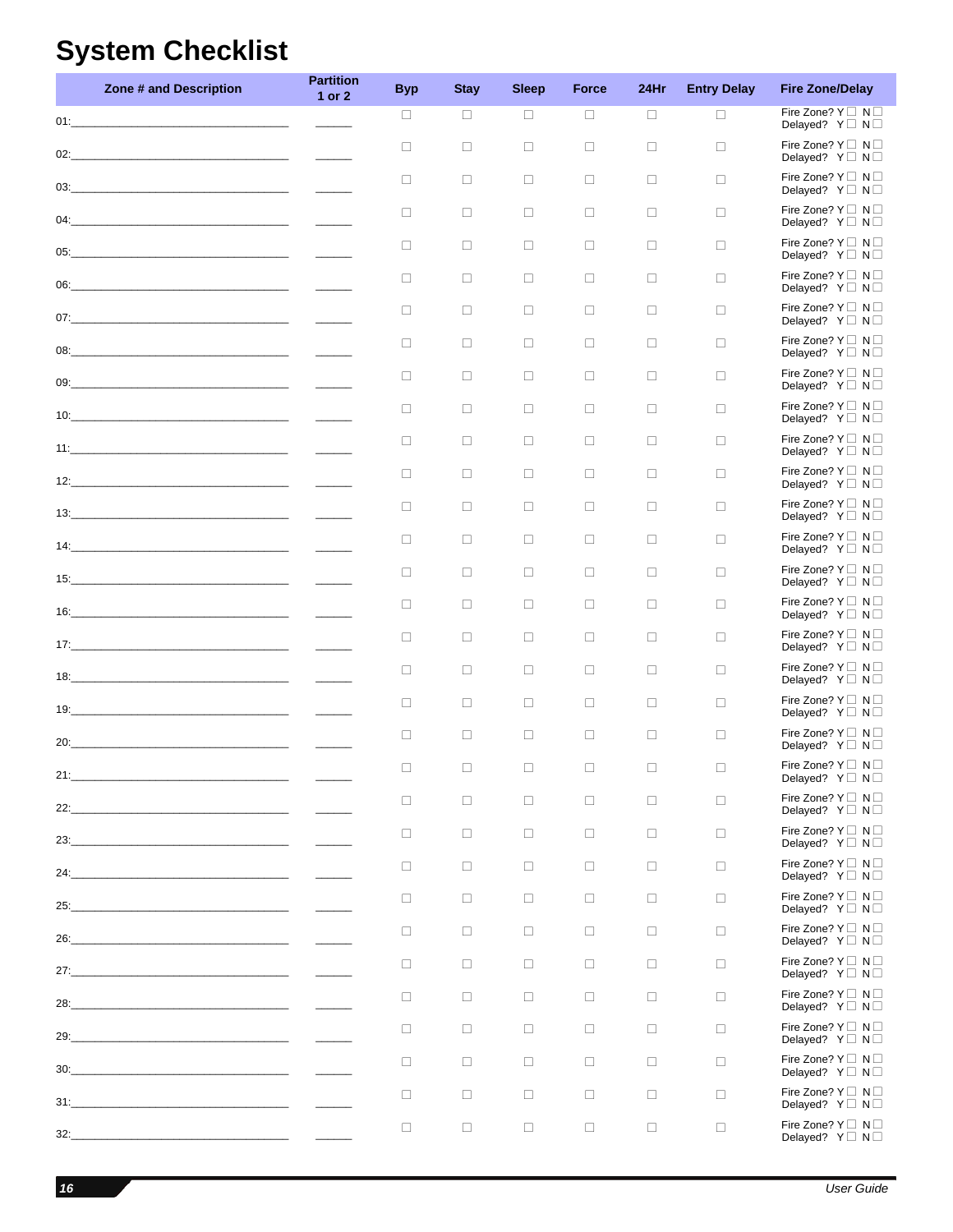## **Zone Description**

| Is this system partitioned? Yes $\Box$ No $\Box$ |  |
|--------------------------------------------------|--|
| Partition $1 =$                                  |  |
| Partition $2 =$                                  |  |

### **Panic Alarms**

| $[1]$ & $[3]$ Police or | $\Box$ Silent $\Box$ Audible $\Box$ Off |
|-------------------------|-----------------------------------------|
| [4] & [6] Aux. or       | $\Box$ Silent $\Box$ Audible $\Box$ Off |
| [7] & [9] Fire or       | $\Box$ Silent $\Box$ Audible $\Box$ Off |

### **PGMs**

| PGM <sub>1</sub><br>PGM <sub>5</sub> | PGM 9         | <b>PGM 13</b> |
|--------------------------------------|---------------|---------------|
| PGM <sub>2</sub><br>PGM 6            | <b>PGM 10</b> | <b>PGM 14</b> |
| PGM <sub>3</sub><br>PGM7             | <b>PGM 11</b> | <b>PGM 15</b> |
| PGM <sub>4</sub><br>PGM 8            | <b>PGM 12</b> | <b>PGM 16</b> |

## **PGM Utility Keys**

| $[1]$ & $[2]$ : | $[2] 8 [3]$ :   |
|-----------------|-----------------|
| $[4]$ & $[5]$ : | $[5] 8 [6]$ :   |
| $[7]$ & $[8]$ . | $[8]$ & $[9]$ . |

**[CLEAR]** + **[ENTER]** = Smoke Reset

### **System Timers**

Enter and exit your premises through the designated doors.

| <i>Exit Delay 1</i> (Partition 1):<br>$sec. = time to exit premises$              |  |  |
|-----------------------------------------------------------------------------------|--|--|
| Exit Delay 2 (Partition 2):<br>$sec. = time to exit premises$                     |  |  |
| sec. $=$ time to disarm before alarm; enter through zone #<br>Entry Delay $1 =$   |  |  |
| sec. $=$ time to disarm before alarm; enter through zone #<br>$Entry$ Delay $2 =$ |  |  |
| Alarm will activate siren or bell for<br>mın.                                     |  |  |

### **Other Information**

| Installed by: ________________________ | Date: __________________                      |
|----------------------------------------|-----------------------------------------------|
|                                        |                                               |
|                                        |                                               |
|                                        |                                               |
|                                        | Alarm transformer location: 000 on circuit #: |
| Location of Telephone Connections:     |                                               |
|                                        |                                               |

#### **Warranty**

Paradox Security Systems Ltd. ("Seller") warrants its products to be free from defects in materials and workmanship under normal use for a period of one year. Except as specifically stated herein, all express or implied warranties whatsoever, statutory or otherwise, including without limitation, any implied warranty of merchantability and fitness for a particular purpose, are expressly excluded. Because Seller does not install or connect the products and because the products may be used in conjunction with products not manufactured by Seller, Seller cannot guarantee the performance of the security system and shall not be<br>responsible for meeting the specifications. Returns must include proof of purchase and be within the warranty period. In no event shall the Seller be liable to the buyer or any other person for any loss or damages whether direct or indirect or consequential or incidental, including without limitation, any damages for lost profits stolen goods, or claims by any other party, caused by defective goods or otherwise arising from the improper,<br>incorrect

Notwithstanding the preceding paragraph, the Seller's maximum liability will be strictly limited to the purchase price of the defective product. Your use of this product signifies your acceptance of this warranty. BEWARE: Dealers, installers and/or others selling the product are not authorized to modify this warranty or make additional warranties that are binding on the Seller.

#### **Limitations of Alarm Systems**

We strongly advise that you review and take into consideration the "Limitations of Alarm Systems" document available on our website at http://paradox.com/Terms/.

#### **Warning for Connections to Non-Traditional Telephony (e.g. VoIP)**

Paradox alarm equipment was designed to work effectively around traditional telephone systems. For those customers who are using a Paradox alarm panel connected to a non-traditional telephone system, such as "Voice Over Internet Protocol" (VoIP) that converts the voice signal from your telephone to a digital signal traveling over the Internet, you should be aware that your alarm system may not function as effectively as with traditional telephone systems.

For example, if your VoIP equipment has no battery back-up, during a power failure your system's ability to transmit signals to the central station may be compromised. Or, if your VoIP connection becomes disabled, your telephone line monitoring feature may also be compromised. Other concerns would include, without limitation, Internet connection failures which may be more frequent than reqular telephone line outages.

We therefore strongly recommend that you discuss these and other limitations involved with operating an alarm system on a VoIP or other non-traditional telephone system with your installation company. They should be able to offer or recommend measures to reduce the risks involved and give you a better understanding.

#### **Legal**

© 2004-2006 Paradox Security Systems Ltd. All rights reserved. Specifications may change without prior notice. One or more of the following US patents may apply: 6215399, 6111256, 5751803, 5721542, 5287111, 5119069, 5077549, 5920259, 5886632. Canadian and international patents may also apply. Magellan is a trademark or registered trademark of Paradox Security Systems Ltd. or its affiliates in Canada, the United States and/or other countries.

#### **Special Keys and Features**

- □ **[ARM]** One-Touch Regular arming is activated
- □ **[STAY]** One-Touch Stay arming is activated
- □ **[SLEEP]** One-Touch Sleep arming is activated
- □ **[BYP]** One-Touch Manual Bypass Programming is activated